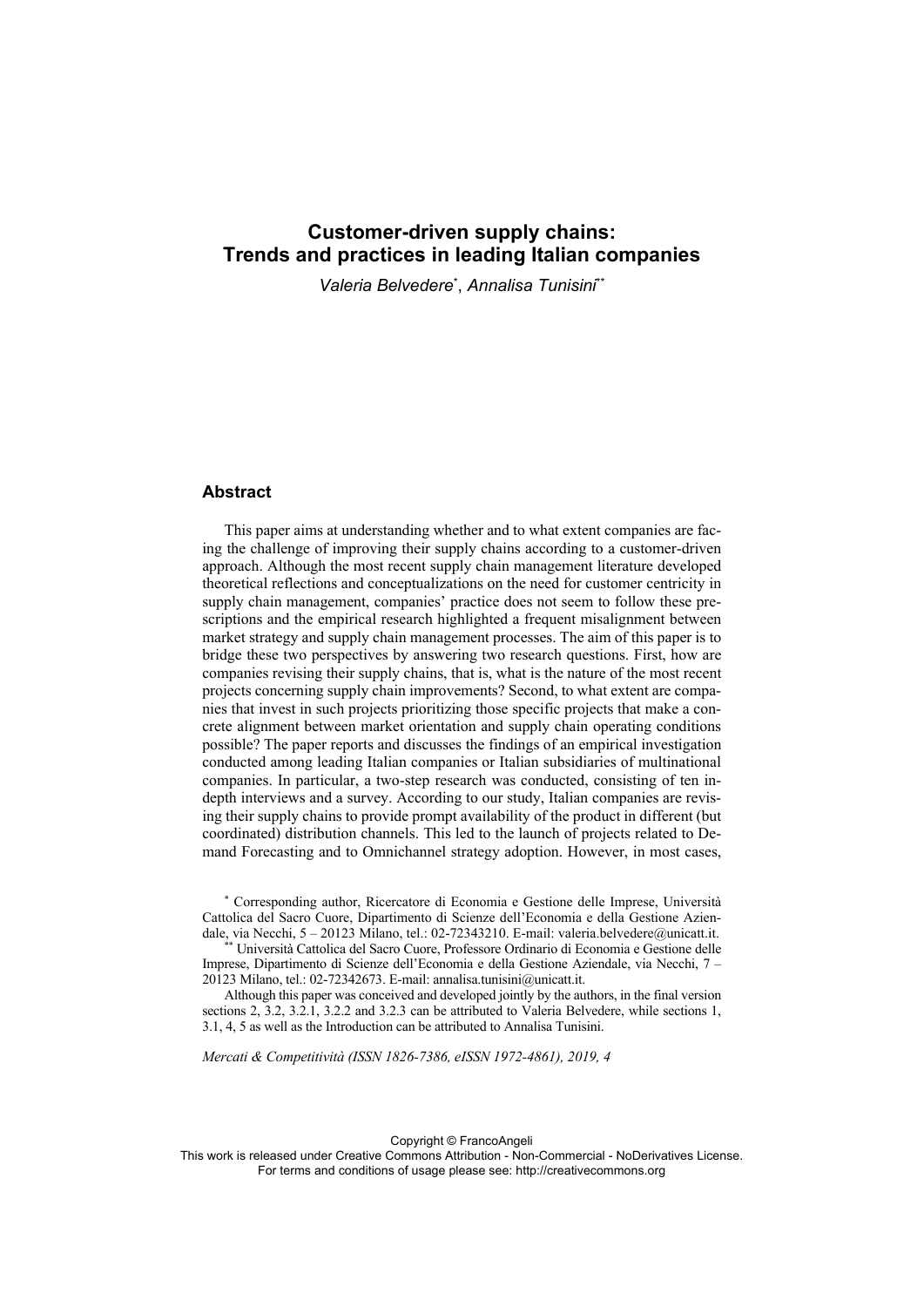the managerial and technological readiness of companies is not in line with the relevance of the challenges. Another area of improvement concerns projects aimed at adopting up-to-date technologies, mostly connected to the Industry 4.0 paradigm, to improve operational performance. In this case the major opportunities perceived by the companies relate to the adoption of Big Data Analytics in order to better understand market trends.

*Keyword*: customer-driven supply chain management, supply chain improvement, demand forecasting, omnichannel logistics, industry 4.0, survey.

*First submission: 04/12/2018, accepted: 20/10/2019* 

### **Introduction**

This paper aims at understanding whether and to what extent companies are facing the challenge of improving their supply chains according to a customer-driven approach. Academic literature on this topic claimed that supply chain design and management should aim at giving clients what they need and expect in terms of product type and quantities, with the required service level (namely speed, dependability, completeness and flexibility of delivery). However, improvement initiatives in this field frequently fail due to a poor overall alignment between actual customers' needs and the operating conditions of supply chain processes, whose managerial and technological readiness is not always consistent with market requirements that are more and more demanding in terms of specificity and changeability. In other cases, supply chain improvement programs have led to disappointing economic outcomes because they are rooted in the willingness of functional managers to implement up-to-date practices and technologies, regardless of the customers' actual expectations and of the benefits that these initiatives can bring to the market with positive returns for the company. Although the most recent supply chain management (SCM) literature developed theoretical reflections and conceptualizations on the need for customer centricity in SCM, companies' practice does not seem to follow these prescriptions and empirical research highlights a frequent misalignment between market strategy and SCM processes. The aim of this paper is to bridge these two perspectives by answering two research questions. First, how are companies revising their supply chains, that is, what is the nature of their most recent projects concerning supply chain improvements? Second, to what extent are companies that invest in such projects prioritizing those specific projects that make a

Copyright © FrancoAngeli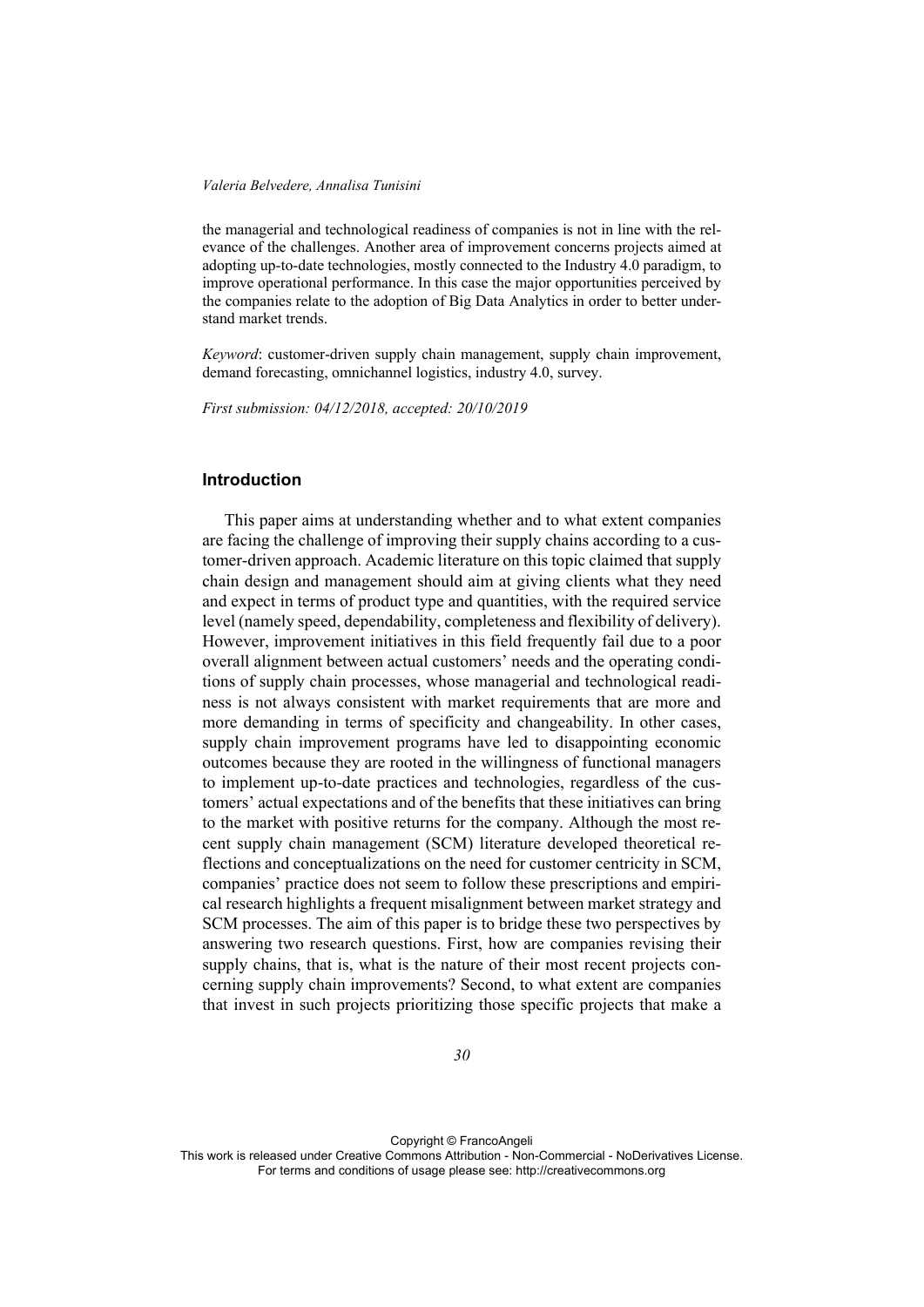concrete alignment between market orientation and supply chain operating conditions possible?

In this paper we discuss the findings of an empirical investigation conducted among leading Italian companies or Italian subsidiaries of multinational companies (MNCs). The paper is organized as follows. In Section 1 we introduce literature on customer-driven supply chains and then we focus on research that addressed the problem of alignment among supply chain processes and supply chain actors to get effective operational and market performance. In Section 2 the research questions and the adopted research methodology are reported. Section 3 presents and discusses the results of the two phases of the research: the qualitative study and the extensive survey. Section 4 contains a discussion of the results of the research and the final section develops the major conclusions, the limitations of the research and further research opportunities.

# **1. Literature review**

In the operations and SCM literature, discussion on the planning of improvement projects had its cornerstone in Skinner's contributions (1969, 1974), which for the first time questioned whether manufacturing companies should focus solely on their productivity. On the contrary, according to Skinner, operational performance consists of a wider set of attributes that encompass not only cost effectiveness, but also fast and on time deliveries, product quality and manufacturing flexibility. However, due to the trade-offs among these performances, companies should adopt a "focused strategy" in which they strive to improve the single performance attribute that is the most consistent with their competitive model (Skinner, 1974). Subsequent contributions to this stream of research have further strengthened this concept, calling for the adoption of a "strategic fit" or "strategic alignment" approach in the planning of strategic objectives and improvement initiatives for operations and SCM departments (Sardana et al., 2016; Xiaosong Peng et al., 2013; Walter et al., 2013; Lu et al., 2011).

The literature on SCM eventually supported the need for an overall consistency between products' and market's features, on the one hand, and operational processes, on the other, and emphasized this concept through the development of ad hoc reference frameworks (Christopher, 2016, 2000; Fisher, 1997). In particular, literature debating the topic of customer integration into supply chain processes emphasized the need for the customer to be actively involved in the processes of value creation and value delivery that take place in the supply chain (Potter et al., 2015). The literature highlighted

Copyright © FrancoAngeli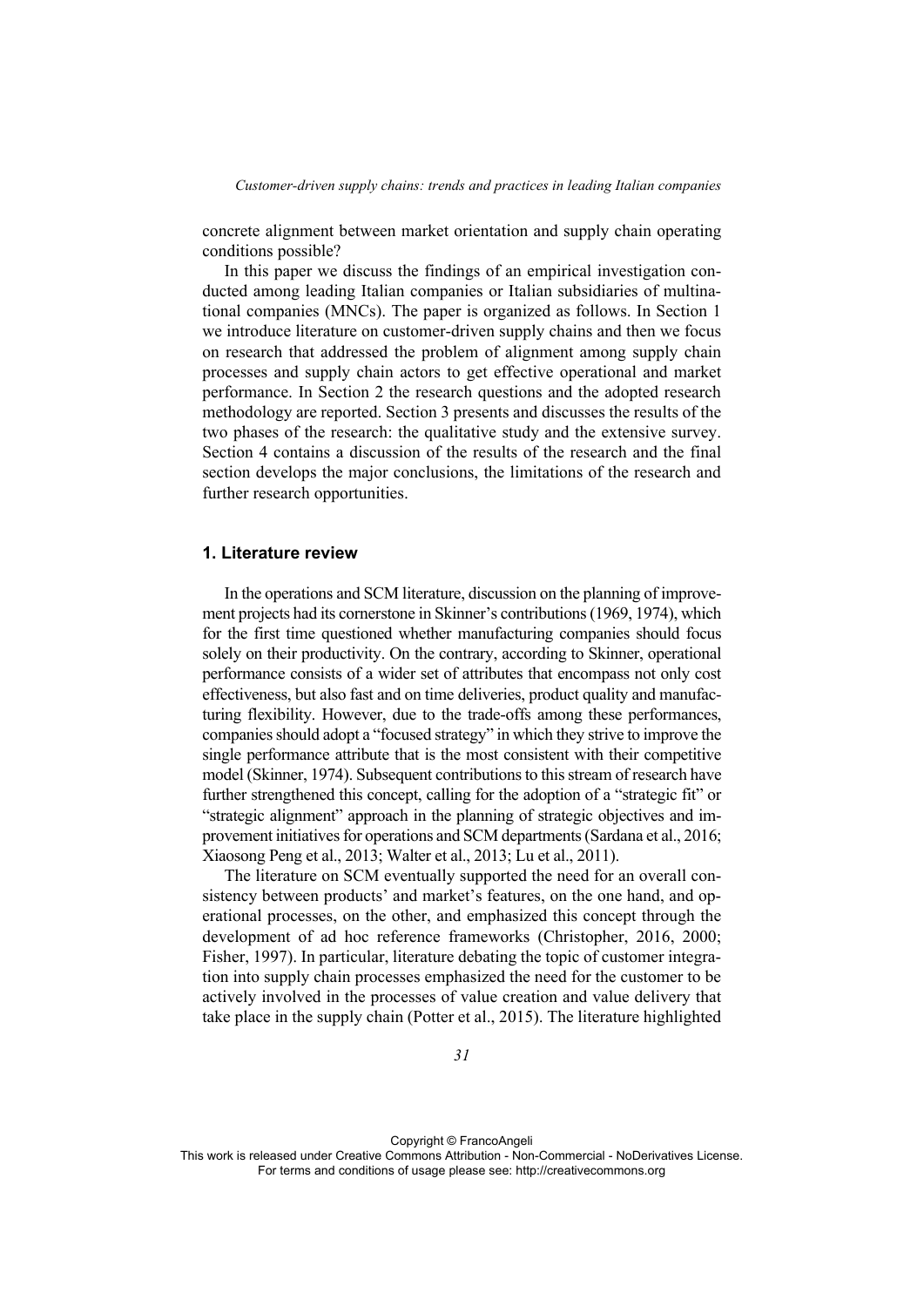that supply chain processes are a source of value creation and value delivery to customers and that customer satisfaction is tightly connected to the efficiency and effectiveness of a company's supply chain processes (Arajuo et al., 1999). In other words, the value processes taking place in the supply chain and within interactions in the supply chain can be most efficient and effective if they are enacted and focused on meeting customers' value expectations; therefore, a tight interaction between marketing and purchasing is also requested (Ivens et al., 2009; Guercini and Woodside, 2012).

Following this view, some authors initially stressed the need for demanddriven supply chains (Cousins et al., 2008). The notion is presented as an original business model capable of providing value in today's marketplace through the combination of the strengths of marketing (i.e. effectiveness) and SCM (i.e. efficiency) (Heikkilä, 2002; Santos and D'Antone, 2014). The demand-chain management approach was emphasized as a paradigm in the management literature and it transformed the comprehension of customer demand in actionable strategies and plans for all the firms involved (Langabeer and Rose, 2002).

More recently, the literature focused its attention on a customer-driven supply chain, thus, emphasizing the importance of addressing supply chain processes to the satisfaction of a single customer. This is especially important in business-to-business contexts where a few customers represent an important part of the company's market and each customer is to be handled and served following a customized approach (Hakansson et al., 2009; Hakansson and Snehota, 2017).

A company that implements a customer-driven supply chain can differentiate itself from its competitors' supply chains. The customer-driven supply chain perspective recognizes the inclusion of the customer inside the supply chain processes and views the customer not solely as the destination of supply chain processes but, mostly, as an activator of them, as well as being an active participant in value creation (Borgström et al., 2011). In particular, research showed that customer integration can be increased through tools such as customization and tailoring of products and services (Cristiano et al., 2000) as well as by shared information and flexibility that improve customer closeness (Morash and Lynch, 2002). It is underlined that marketing/sales and SCM capabilities and resources are to be aligned in order to achieve a customer-driven supply chain.

If we consider the studies cited above, it seems that a considerable number of conceptualizations and theoretical reflections were developed in the management literature. Despite this, empirical research on the topic is still limited and it does not envisage an extensive adoption of practices that implement suggestions in the literature.

Copyright © FrancoAngeli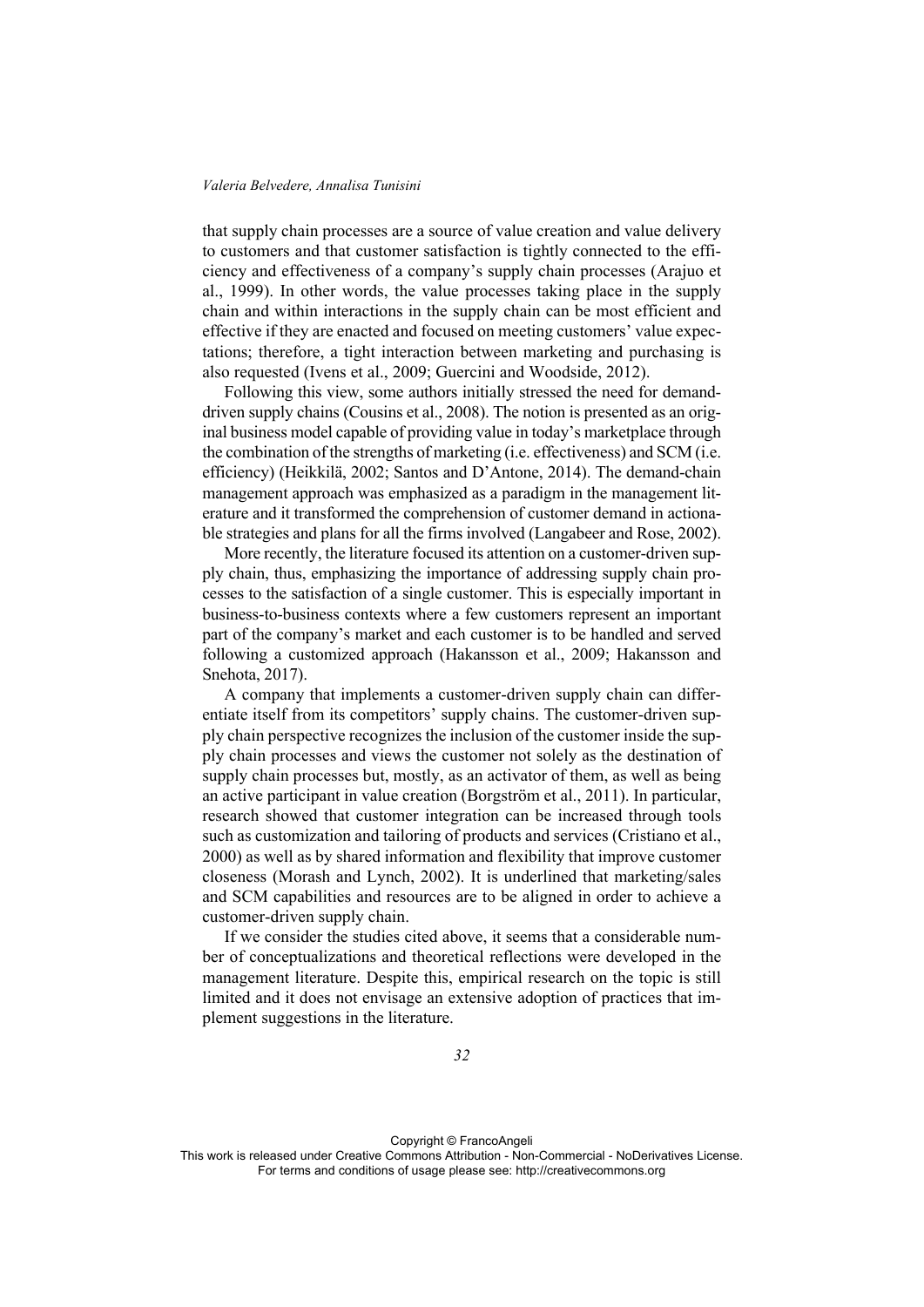This is probably because, although a customer-driven supply chain approach is acknowledged as a cornerstone in the formulation of SCM strategy and in the identification of operational improvement priorities, some barriers to its successful implementation have been reported. In particular, some literature highlighted the poor market orientation of operations and supply chain managers, whose improvement objectives are frequently based on a willingness to adopt up-to-date practices and technologies (Schonberger and Brown, 2017; Belvedere and Gallmann, 2014). This preference, which has been peculiar to operations managers for a long time (Dixon et al., 1990), is rooted in the possibility of achieving remarkable results across a wide set of functional performance attributes through the so-called *three-letter cures* (e.g. Total Quality Management – TQM, Theory of Constraints – TOC, Total Productive Maintenance – TPM, Optimized Production Technology – OPT etc.), which, however, are adopted regardless of the actual needs of the company's market strategy. By contrast, in the SCM literature a growing number of studies stressed the necessity to select improvement priorities on the basis of customers' value expectations. For example, due to the higher and higher volatility of modern markets and the increasing need for "responsiveness", scholars claimed that giving up operational efficiency to achieve the prompt availability of the product to meet clients' demand becomes necessary (Schonberger and Brown, 2017; Reichhart and Holweg, 2007; Holweg, 2005). However, most manufacturing companies still strive to reduce stock levels through lean management programs, even though they are engaged in responsive supply chains; instead, firms should pursue the prompt availability of the product to the client (Schonberger and Brown, 2017). This controversial attitude is further strengthened when performance measurement systems (PMS) are designed and used in an inappropriate way, misleading the decision-making process of supply chain managers and their perceptions of the priorities of the firm. As a matter of fact, control systems for SCM processes are more focused on productivity and cost-related indicators even in cases where the company pursues market objectives, which are related to speed, dependability and availability. In such cases, the decision-making process of functional managers and the selection of their improvement priorities will be based on a misleading set of indicators, which will jeopardize the overall alignment between the market strategy and operational improvement objectives.

On the basis of the above reported analysis, it can be claimed that the correct prioritization of improvement objectives in customer-driven SCM is still an issue that requires further investigation (Kirkham et al., 2014; Walter et al., 2013). Our paper's contribution is grounded on the empirical evidence of leading Italian companies.

Copyright © FrancoAngeli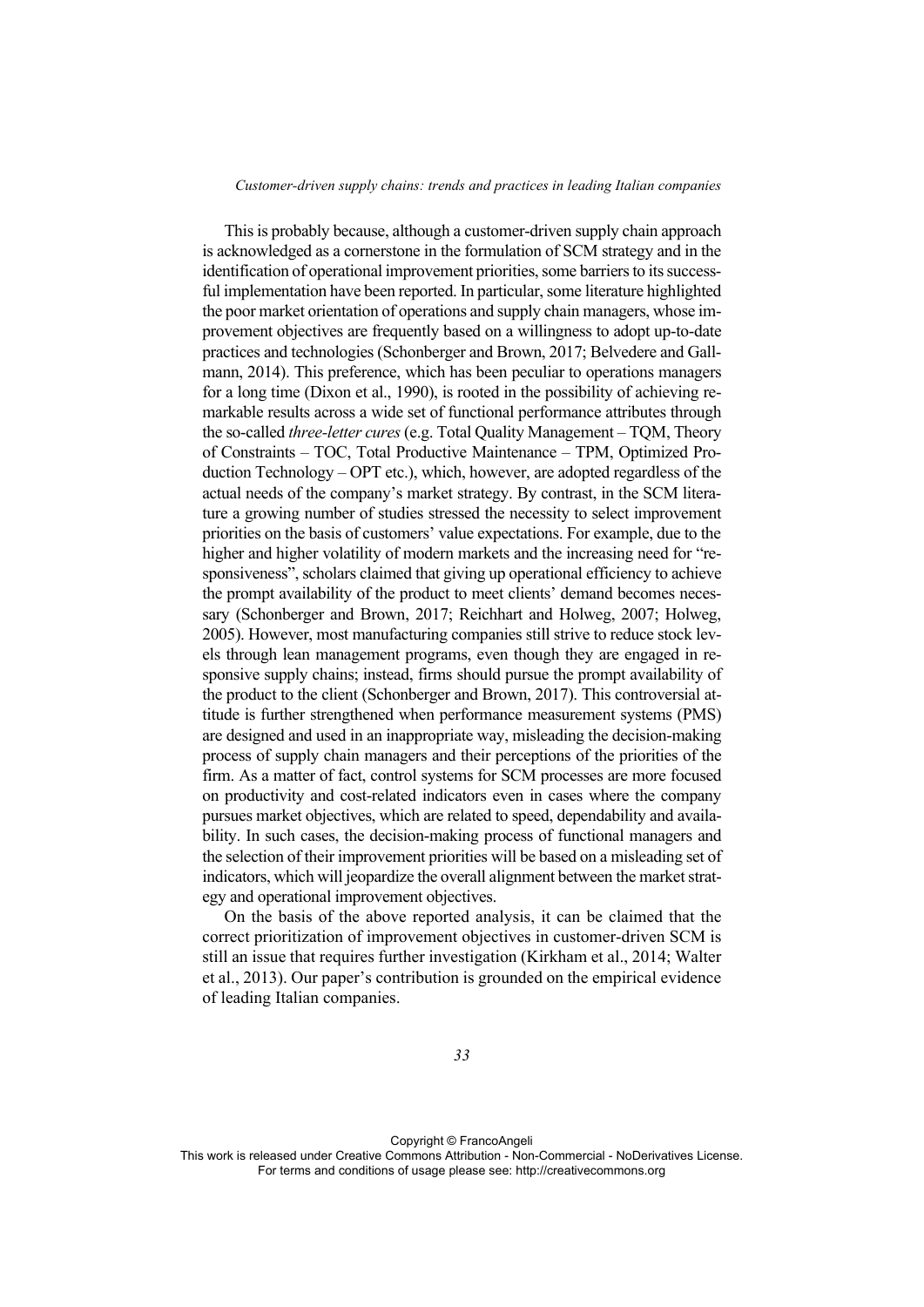## **2. Research questions and methodology**

As already introduced, the aim of this study is to understand whether and to what extent companies are facing the challenge of improving their supply chains through a customer-driven approach; the most up-to-date literature reported this as an area of interest to be investigated in practice (Martinelli and Tunisini, 2019; Lambert and Enz, 2017; Schonberger and Brown, 2017; Christopher, 2016; Jüttner et al., 2007; Reichhart and Holweg, 2007; Christopher, 2000). In particular, we aim at answering the following research questions. First, how are companies revising their supply chains, that is, what is the nature of their most recent projects concerning supply chain improvements? Second, to what extent are companies that invest in such projects prioritizing those specific projects that make a concrete alignment between market orientation and supply chain operating conditions possible?

In order to address these research questions, we conducted an empirical investigation in 2017, made up of two phases. The first phase of research was a qualitative investigation conducted by interviews with experts and professionals. The second phase consisted of a survey of 600 companies that led to the collection of 64 usable questionnaires.

The first phase aimed at identifying those improvement areas in SCM that are perceived as the most relevant in the eyes of the companies. This step involved in-depth interviews with ten supply chain managers and opinion leaders. The former were selected from companies active in one of the following industries: fashion; consumer packaged goods; pharmaceutical; retail. The first three sectors were chosen due to the acknowledged relevance that SCM practices have for companies' competitiveness (Arora et al., 2017; Macchion et al., 2015; Narayana et al., 2014; Brun et al., 2008). The retail industry, the only non-industrial sector, was selected because of the possibility of observing cases characterized by a high degree of innovation in SCM solutions (Fernie and Sparks, 2018).

The opinion leaders were from outstanding institutions (as consulting firms and professional associations) focused on specific industries or professional practices related to SCM. The ten interviews lasted on average 1,5 hours.

Because the aim of this step of the research was to let the interviewees spontaneously identify the areas of concern that they considered the most relevant and strategic in the field of SCM, the interviews were conducted by first asking a broad question about the projects already undertaken or already planned for the next 3 to 5 years in order to soundly improve the processes

Copyright © FrancoAngeli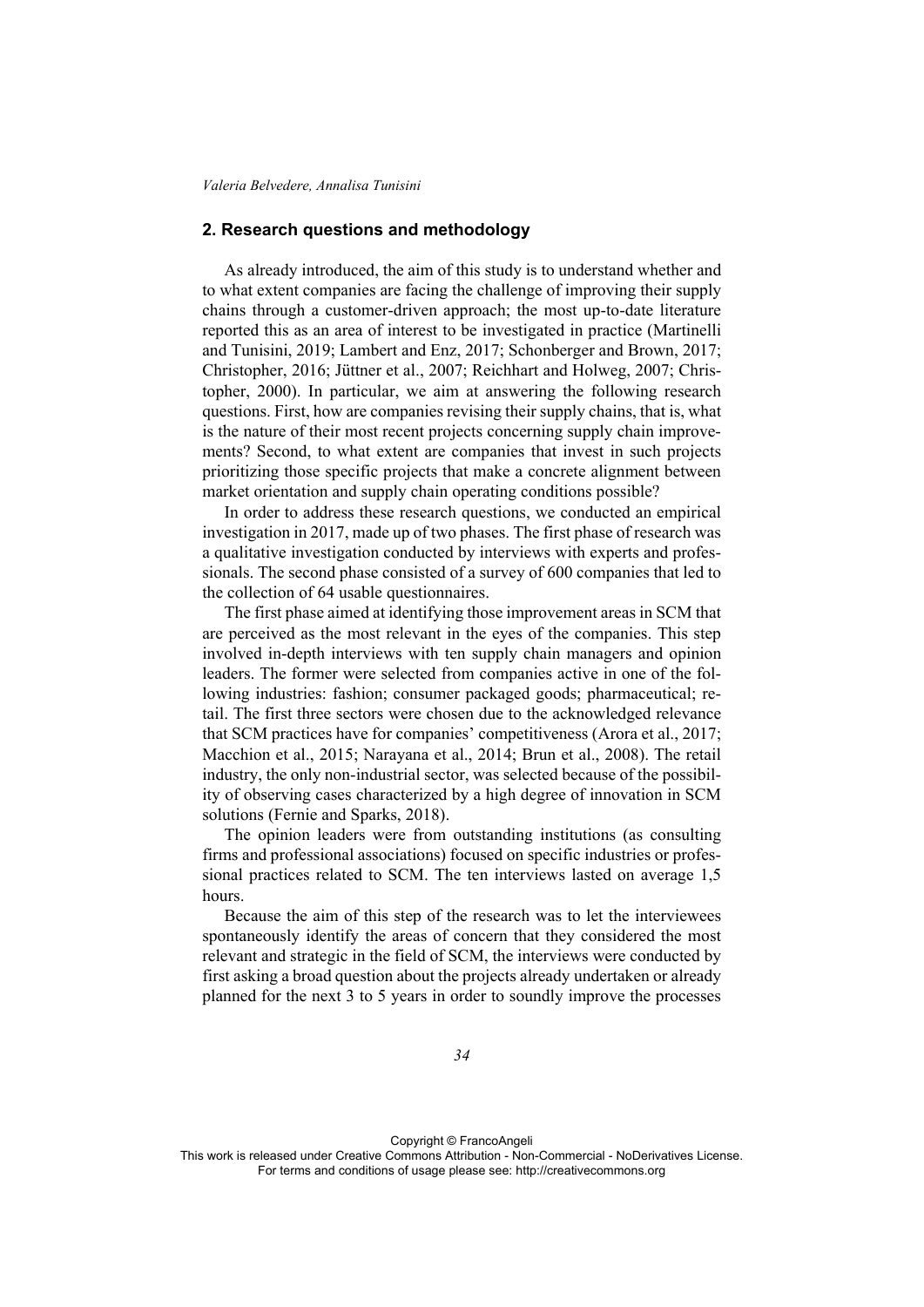encompassed in SCM, from procurement to physical distribution. After a detailed discussion about current projects and future ones identified by the interviewees, we asked them to deepen the discussion by trying to classify such projects on the basis of the following "reasons why" of their implementation:

- a) projects aimed at improving operational performance;
- b) projects aimed at exploiting modern technologies;
- c) projects aimed at implementing supply chain best practices (as vendor management inventory and collaborative planning);
- d) projects aimed at coping with new market challenges and new distribution strategies;
- e) projects aimed at meeting specific customers' value expectations.

These questions let the interviewees discuss not only their current and planned projects, but also those that, in their opinion, could be useful for the company. Focusing on such "nice to have" initiatives, we asked for an assessment about the likelihood of launching them in the next 3 to 5 years. The outcomes of the interviews were then analyzed by the authors in order to identify those areas of intervention that were more frequently mentioned. Then, we differentiated them into two broad categories:

- Projects launched, planned or whose future launch is very likely, which can be considered in line with a customer-driven approach to supply chain improvement. In this group we included projects "aimed at coping with new market challenges" and those "aimed at meeting specific customers' value expectations" (categories "d" and "e" in the above-mentioned classification).
- Projects launched, planned or whose future launch is very likely, which are mostly rooted in the willingness of functional managers to adopt up-to-date practices or technologies and to improve operational performance (categories "a", "b" and "c" in the above-mentioned classification).

The evidence from this step of the research is reported in Table 1 and discussed in Section 3.1. The first step of our research let us classify the completed, in progress or expected projects into three main categories:

- 1. Projects aimed at improving demand forecasting;
- 2. Projects aimed at pursuing an omnichannel strategy;
- 3. Projects aimed at adopting up-to-date technologies, mostly connected to the Industry 4.0 paradigm, to improve operational performance.

While the first two categories of projects were considered customerdriven initiatives, the last was attributed to the category of projects that are technology-driven or practice-driven.

Copyright © FrancoAngeli

This work is released under Creative Commons Attribution - Non-Commercial - NoDerivatives License. For terms and conditions of usage please see: http://creativecommons.org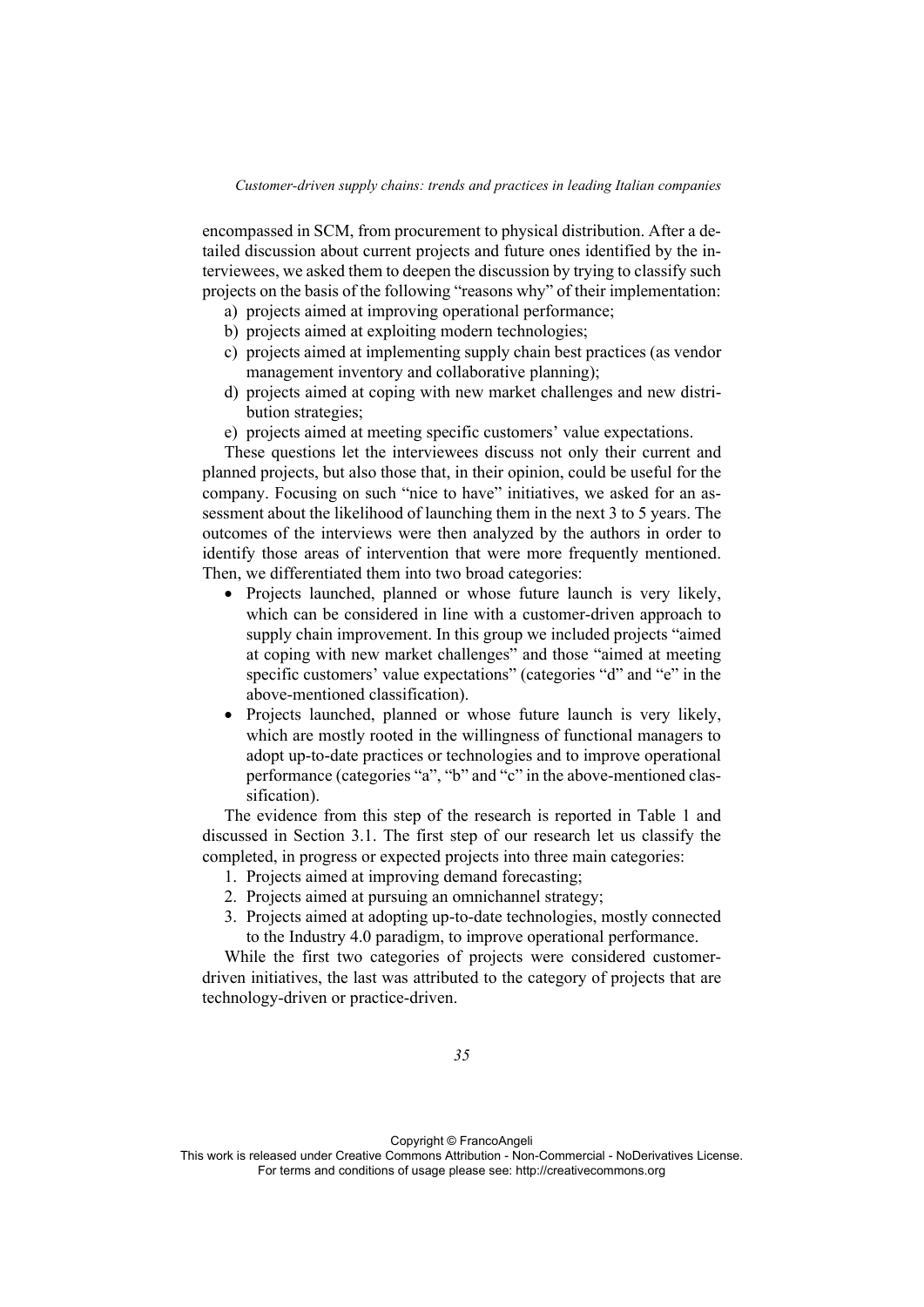On the basis of such evidence, we launched the second step of the research, which consisted of a survey focused on the three above categories of projects. For the constructs addressed in this study, to the best of our knowledge extant questionnaires are not available; thus, we developed a new survey instrument following the prescriptions of Forza (2002). To carry out the survey, we designed a questionnaire consisting of an initial section, aimed at collecting descriptive information on the respondent, the company and its supply chain. Then, for each of the three categories of projects identified in the first step of the study we proposed questions aimed at understanding:

- whether the company had already launched any improvement project or whether it planned to do so in the near future. In Appendix 1 an example of this typology of questions is provided;
- the importance given by the company to the levers necessary to achieve any improvement in the three categories of projects; a detailed list of various levers was provided to the interviewees. These levers were identified building on a review of the literature that addresses and on the outcomes of the interviews carried out in the first step of the research. These questions are reported in Appendix 2. Respondents had to provide their answer on a 1 to 5 Likert scale, where 1 was "not important" and 5 was "very important".

Sections 3.2.1, 3.2.2 and 3.2.3 provide a detailed description of the literature that we have built in order to develop the questionnaire items, and offer a description of the way in which we connected such items to extant contributions and to the outcomes of the first step of our study (Forza, 2002).

The questionnaire was sent through a web-based application to the supply chain or logistics managers of the 600 largest companies of the industries mentioned. We made two recalls at one month and at two months; we collected 64 usable questionnaires, with a redemption rate of 10%.

### **3. Empirical evidence**

#### *3.1. Evidence from the interviews*

A summary of the evidence that emerged from the interviews is reported in Table 1, which 1 briefly describes the improvement initiatives outlined by the managers and opinion leaders, and classifies them according to their typology (i.e. customer-driven vs practice-driven or technology-driven).

Copyright © FrancoAngeli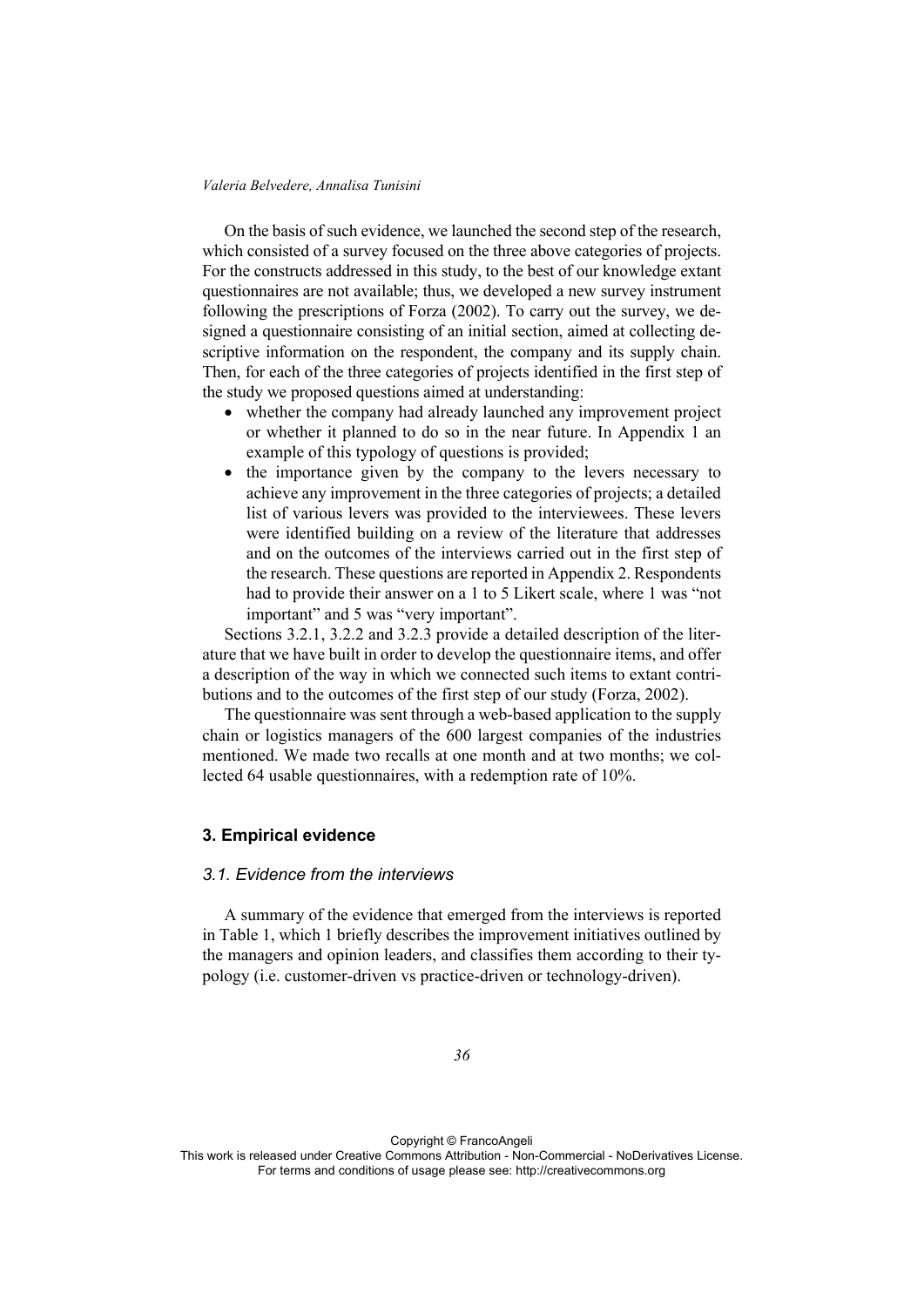As can be seen from Table 1, 17 projects were classified as having a customer-driven typology, while 15 projects were of a practice-driven or technology-driven typology. The top three areas of improvement most frequently mentioned concerned the implementation of an omnichannel strategy, demand forecasting, and the adoption of technologies and solutions related to the Industry 4.0 paradigm. The perimeter of most projects included all SCM processes, from sourcing to physical distribution, whose overall alignment is necessary to cope with new market trends and customers' emerging value expectations, which may involve a sound redesign of the operational processes.

*Table 1 – Evidence from Interviews* 

|    |                                                                    | Customer-driven improvement projects                                                                                                                                                                                                                                                                                                                                      |    | Practice or Technology-driven<br>improvement projects                                                                                                                                                                                                             |
|----|--------------------------------------------------------------------|---------------------------------------------------------------------------------------------------------------------------------------------------------------------------------------------------------------------------------------------------------------------------------------------------------------------------------------------------------------------------|----|-------------------------------------------------------------------------------------------------------------------------------------------------------------------------------------------------------------------------------------------------------------------|
|    | A. Opinion Leader,<br>Fashion                                      | 1. Relocation of company's activities to be closer<br>to the market and improve the sales&operations<br>planning process<br>2. Insourcing to promptly respond to market<br>demand and cope with demand volatility                                                                                                                                                         | 3. | Investing in digital transformation,<br>especially to monitor customer's<br>behaviors<br>4. Scouting of new professionals<br>familiar with digital technologies                                                                                                   |
|    | B. Italian company,<br>Fashion                                     | 1. Adopting an omnichannel strategy and<br>empowering e-commerce solutions<br>2. Enhancing supply chain collaboration with<br>independent retailers in order to improve<br>assortment and product availability from a better<br>demand forecasting process<br>3. Leveraging social networks to better understand<br>customers' behavior and improve demand<br>forecasting |    |                                                                                                                                                                                                                                                                   |
|    | C. Opinion Leader,<br>Logistics                                    |                                                                                                                                                                                                                                                                                                                                                                           | 1. | Investing in IT systems that can<br>better support the sales&operations<br>planning process<br>2. Investing in Industry 4.0<br>technologies that can improve<br>warehouse activities, especially<br>those which are more repetitive                               |
|    | D. Italian subsidiary of<br>MNC, Packaged<br><b>Consumer Goods</b> |                                                                                                                                                                                                                                                                                                                                                                           |    | 1. Investing in Industry 4.0 solutions,<br>in particular "Internet of Things "<br>(IoT) at the shop-floor level and in<br>warehouse activities<br>2. Investing in automation at the shop-<br>floor level<br>3. Involving suppliers in Lean<br>Management programs |
| Е. | Opinion Leader,<br>Procurement                                     | 1. Adopting an omnichannel strategy and<br>empowering e-commerce solutions<br>2. Investing in Industry 4.0 solutions (namely digital<br>ones) in order to better understand customers'<br>purchasing behavior and better support the<br>planning process                                                                                                                  |    |                                                                                                                                                                                                                                                                   |

Copyright © FrancoAngeli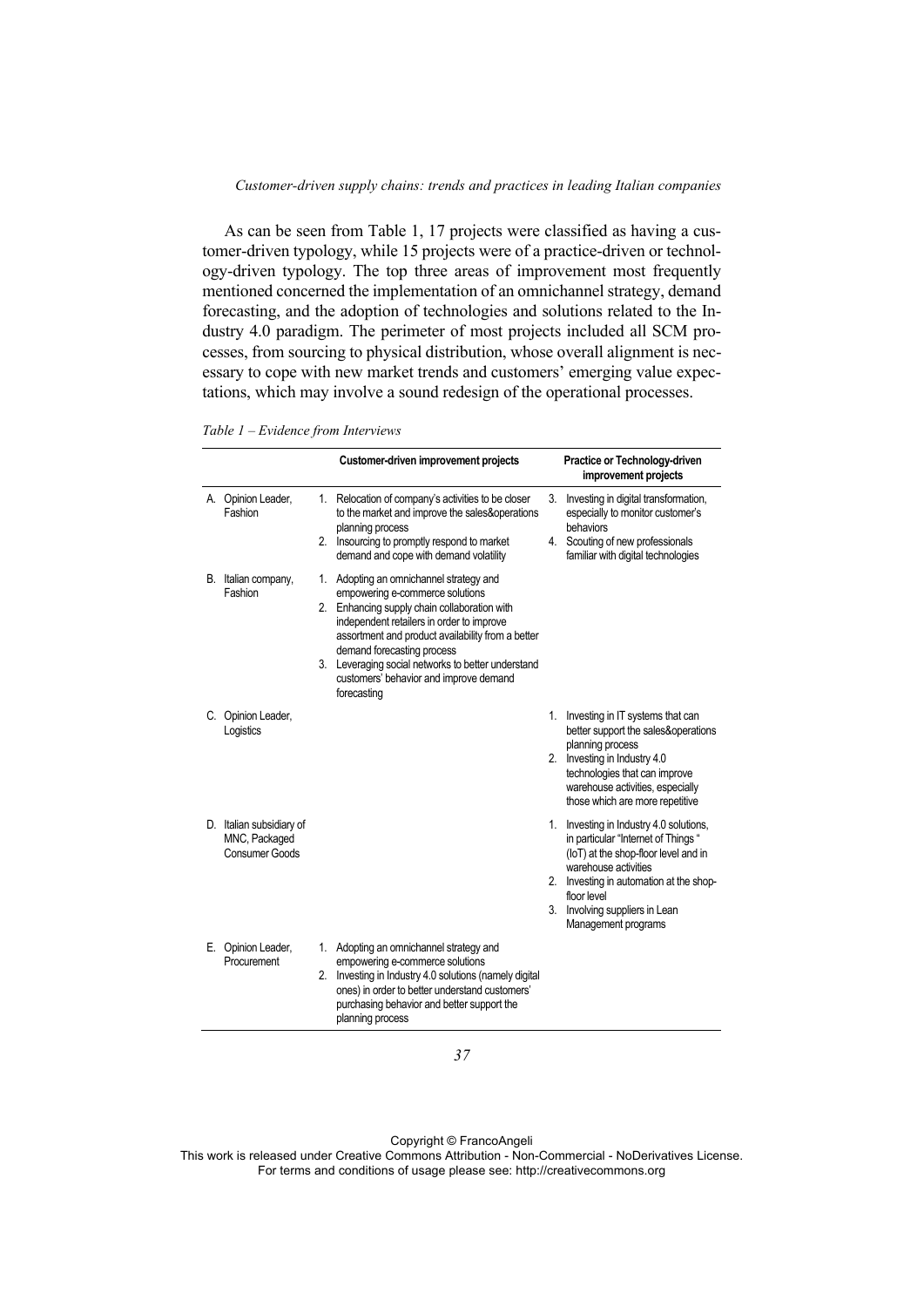|    |                                                                 |          | 3. Improving social and environmental<br>sustainability to address the increasing<br>customers' awareness toward these issues<br>4. Insourcing to promptly respond to market<br>demand and cope with demand volatility                                                                                                                                          |                |                                                                                                                                                                                                                                           |
|----|-----------------------------------------------------------------|----------|-----------------------------------------------------------------------------------------------------------------------------------------------------------------------------------------------------------------------------------------------------------------------------------------------------------------------------------------------------------------|----------------|-------------------------------------------------------------------------------------------------------------------------------------------------------------------------------------------------------------------------------------------|
|    | F. Italian subsidiary of<br>MNC.<br>Pharmaceutical              | 1.       | Investing in Industry 4.0 solutions, in particular<br>solutions enabling a real-time tracking of the<br>products along the supply chain. These are<br>necessary to guarantee the outstanding service<br>level required by the customer and (in the<br>future) to offer customized products to the<br>clients                                                    | 2.             | Redesigning the logistic network to<br>increase collaboration along the<br>supply chain                                                                                                                                                   |
|    | G. Italian company,<br>Pharmaceutical                           | 1.       | Investing in in new technological solutions at the<br>shop-floor level, to launch a new product family                                                                                                                                                                                                                                                          | 2.             | Investing in digital solutions, in<br>particular those enabling a real-time<br>tracking of the products along the<br>supply chain and preventing the<br>distribution of counterfeited<br>products                                         |
|    | H. Opinion Leader,<br>Logistics & SCM                           |          |                                                                                                                                                                                                                                                                                                                                                                 | 1.             | Investing in Transportation<br>Management Systems (TMS), to<br>improve the efficiency and the<br>environmental sustainability of the<br>delivery process                                                                                  |
| I. | Italian subsidiary of<br>MNC, Packaged<br><b>Consumer Goods</b> | 1.<br>2. | Adopting an omnichannel strategy and<br>empowering e-commerce solutions<br>Increasing environmental sustainability of<br>transportation to cope with customers'<br>pressures in this regard<br>3. Adopting a decentralized logistic network to<br>increase product availability                                                                                 | 4.             | Investing in IT systems and digital<br>technologies to promote the<br>standardization of data collection<br>and increase its timeliness<br>5. Adopting multi-modal logistic<br>solutions, to increase the efficiency<br>of transportation |
| J. | Italian subsidiary of<br>MNC, Retail                            | 1.<br>3. | Adopting IT systems to speed up the physical<br>flow, to enable to adoption of an omnichannel<br>strategy<br>2. Re-designing packaging to make it more<br>suitable for an omnichannel distribution system<br>Increasing environmental sustainability through<br>the adoption of circular economy solutions, to<br>cope with customers' pressures in this regard | 4.<br>5.<br>6. | Investing in warehouse automation<br>Widening the use of sea<br>transportation<br>Investing in Industry 4.0 solutions,<br>as 3D printers, IoT and digital<br>technologies for data collection<br>along the supply chain                   |

In particular, 5 customer-driven projects out of 17 referred to the improvement of their recently adopted Omnichannel Strategy, whose effectiveness mostly relied on the design and management of a physical distribution process able to deliver an outstanding level of service. In all interviews, the customer-driven nature of such projects was evident, since in all cases the choice to invest in this field was based on the fact that e-commerce is growing fast and that companies must be ready to face this challenge through an effective coordination of all distribution channels, both off-line and on-line.

Copyright © FrancoAngeli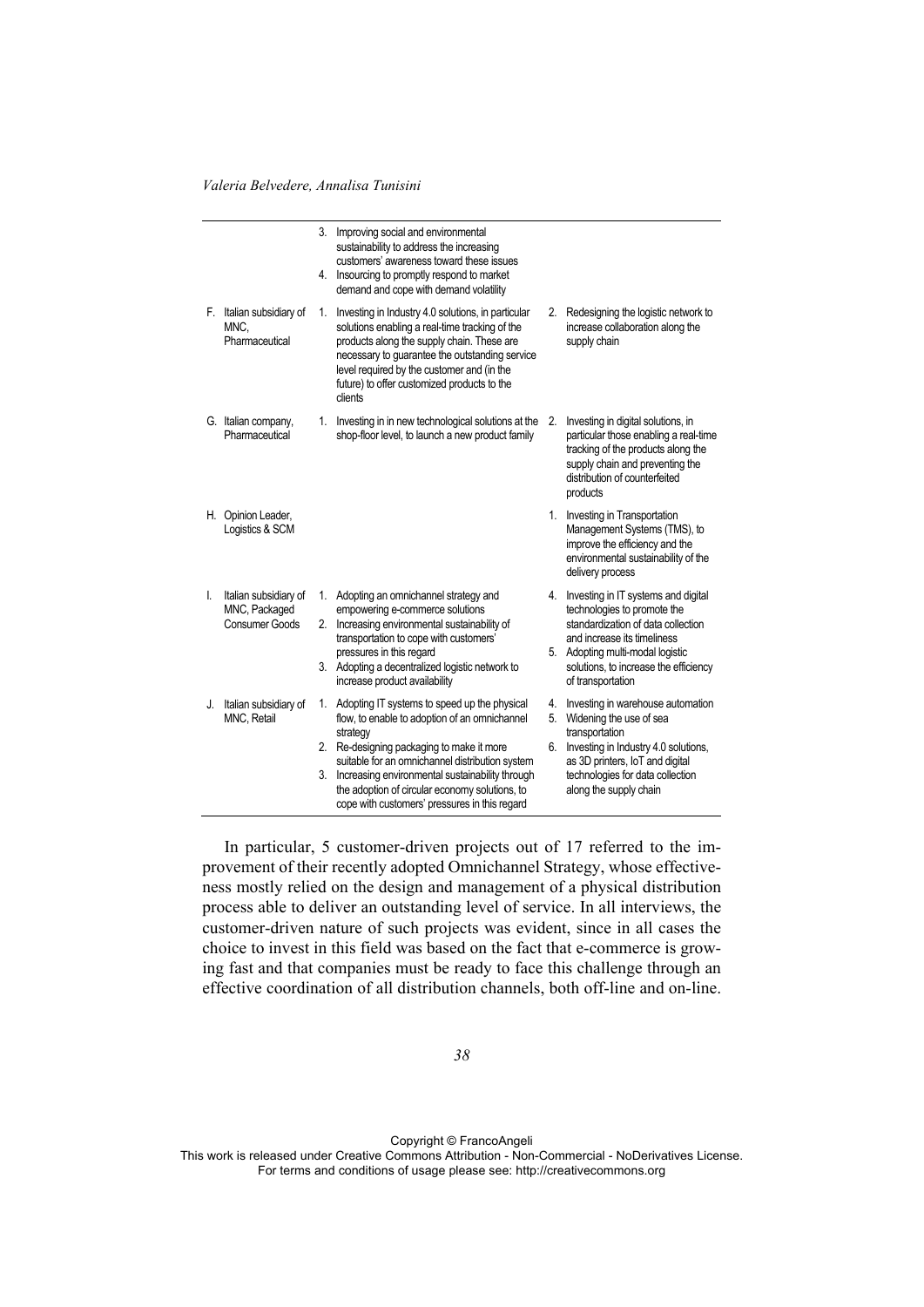Three projects out of five (namely, projects B.1, E.1 and I.1 in Table 1) connected the focus on an omnichannel strategy to the need to empower e-commerce solutions. In one case, the interviewee mentioned two projects (J.1 and J.2) aimed at adopting IT systems to speed up the physical flow and at redesigning the packaging to make it more suitable for omnichannel processes.

The challenge of coping with demand volatility and the related Demand Forecasting process, whose complexity is increasing due to the fragmentation of sales in a wider and wider product range and (now) in a multitude of distribution channels and delivery points, led to frequent improvement projects. In order to cope with this phenomenon, four customer-driven initiatives were mentioned during the interviews, which concerned the insourcing of production activities to shorten the supply chain and make it more responsive (projects A.2 and E.4), the adoption of collaborative practices with downstream players to get real-time information on sales to the final consumers (project B.2), and the use of qualitative information from social networks to better understand customers' preferences and purchasing behavior (project B.3). On top of these, two more projects were mentioned that referred to demand forecasting and its implications for production planning. They concerned the improvement of the Sales & Operations Planning (S&OP) process, which was discussed by two interviewees as a necessity determined by the increasing demand for responsiveness along the supply chain, in terms of products and time (projects A.1 and E.2). In one more case, an improvement initiative in the area of S&OP was mentioned as a technology-driven initiative, in that the project was discussed only from the viewpoint of IT systems, without explicit links to market trends (project C.1).

Finally, initiatives related to the Industry 4.0 paradigm, for example big data, robotics and automation, Internet of Things (IoT), digital transformation and IT systems, were mentioned 11 times. Only in one case was the project classified as a customer-driven project, since the interviewee explicitly claimed that this investment was aimed at coping with the launch of a new, customized product line (project G.1). In all other cases (projects A.3, C.2, D.1, D.2, G.2, H.1, I.4, J.4, J.6), these initiatives were presented as driven by the possibility of getting sharp improvements in operational performances, namely through the introduction of IoT and digital technologies that enabled real-time visibility of data along the supply chain, as well as the adoption of robotics and automation mostly at the shop-floor level and in warehouse activities. Interestingly, scouting new professionals familiar with digital technologies was also highlighted as a criticality to be addressed through ad hoc initiatives (project A.4).

Copyright © FrancoAngeli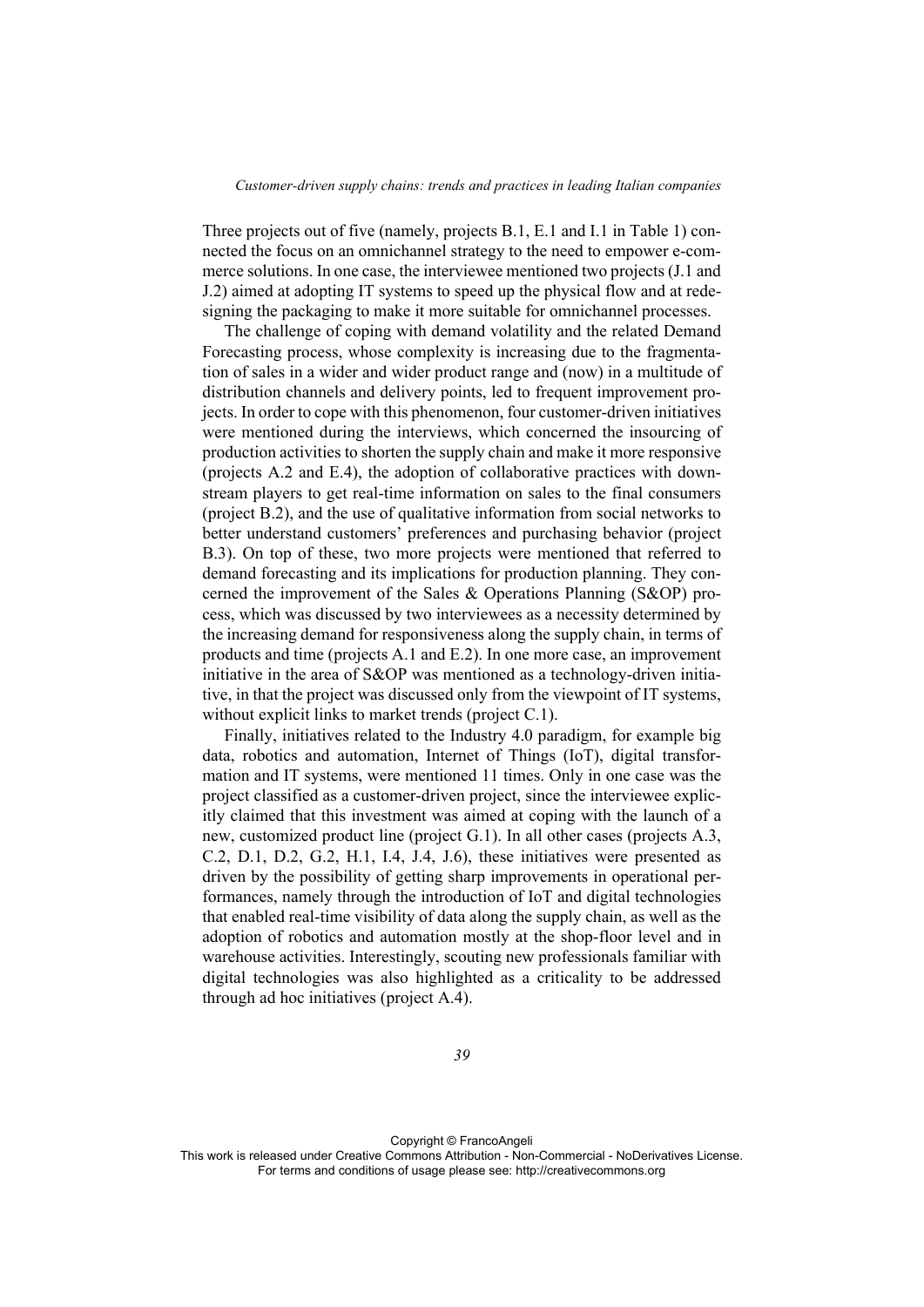### *3.2. Evidence from the survey*

Data collected through the survey was received from 64 companies, 54% of which are industrial while the remaining 46% operate in the retail and distribution sector. Most of them can be classified as large companies. Indeed only in 26% of cases was an annual turnover of less than 100 million euros reported, the annual turnover of 31% of companies was in the range 101–500 million euros and in the remaining 41% of cases the turnover was higher than 500 million euros (in 2% of cases data was not available). This distribution is relevant, since we can claim that the evidence emerging from the survey was mostly based on the experience of medium to large enterprises, which are generally at the frontier of best practices implementation.

Focusing on the questions concerning the above-mentioned areas of improvement, at a first glance, it was confirmed that they were of major importance to the sampled companies. Figures 1, 2 and 3 report on the frequency of improvement projects in the three areas, classified on the basis of their current state. As can be seen, the frequency of the projects already completed is 26% for omnichannel strategy, 12% for demand forecasting and 11% for Industry 4.0 while the sum of ongoing projects and those "under consideration" is equal to 60% for omnichannel strategy, and 65% for both Demand Forecasting and Industry 4.0. These percentages witness the relevance of these topics not only among the interviewees, but also in the sample of the survey. It also appears that the implementation of an omnichannel strategy is a priority for most of the companies.

Going deeper into the analysis of the outcomes of the survey, some interesting results emerged from the answers provided by the companies regarding the levers and areas of implementation necessary to achieve any improvement in the selected area of intervention. This analysis is reported in the following sections.



*Figure 1 – Frequency of improvement projects in omnichannel strategy by state of the project* 

Copyright © FrancoAngeli

*<sup>40</sup>*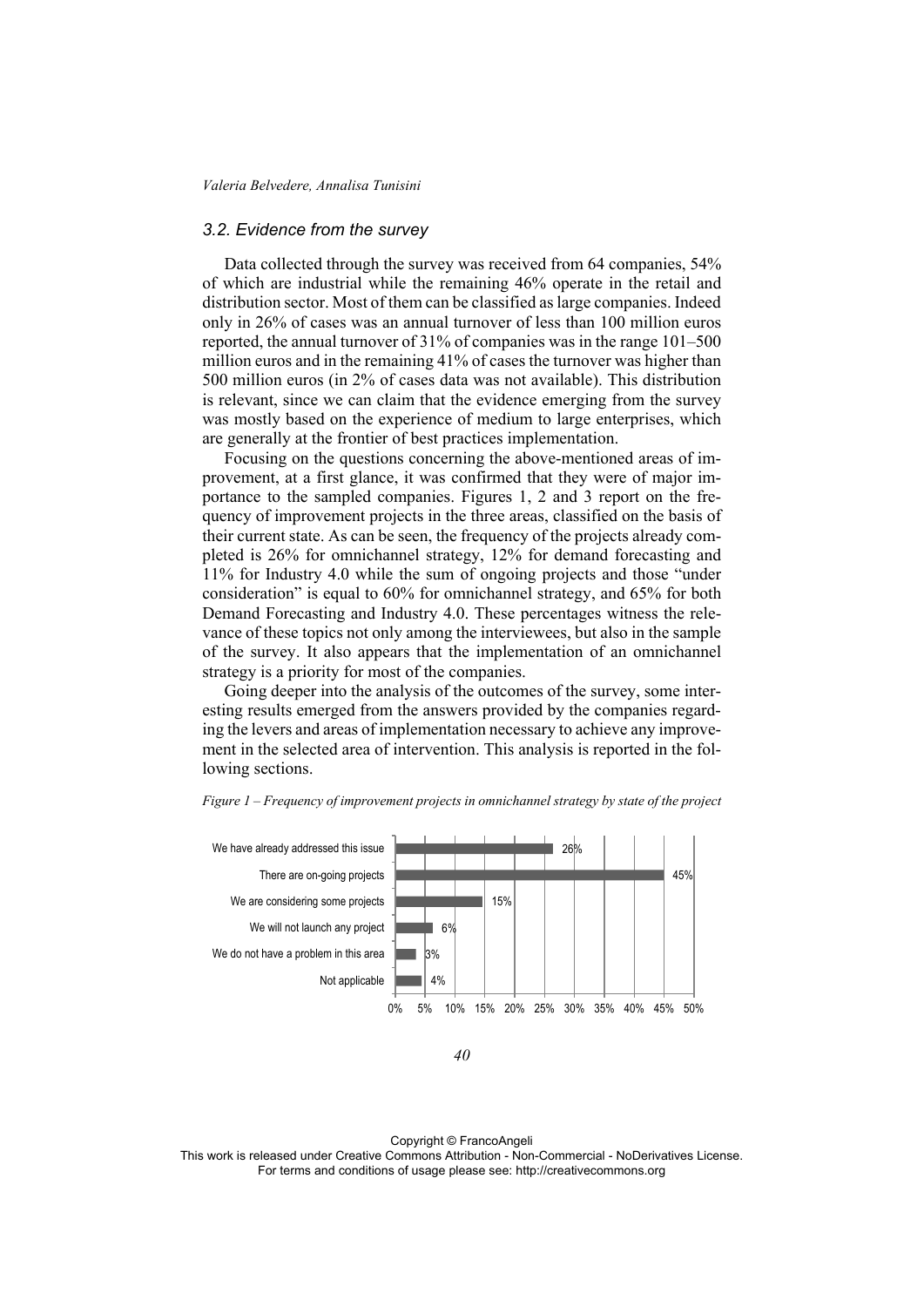

*Figure 2 – Frequency of improvement projects in demand forecasting by state of the project* 

*Figure 3 – Frequency of improvement projects in Industry 4.0 by state of the project* 



### 3.2.1. Omnichannel strategy

Concerning the implementation of the omnichannel strategy and its implications from the SCM viewpoint, our survey focused on those areas of concern that were most frequently mentioned during the interviews and that were consistent with the extant literature on this topic. In particular, we built on the contributions concerning the logistic implications of e-commerce, which pose new challenges to companies due to the high complexity of the physical flows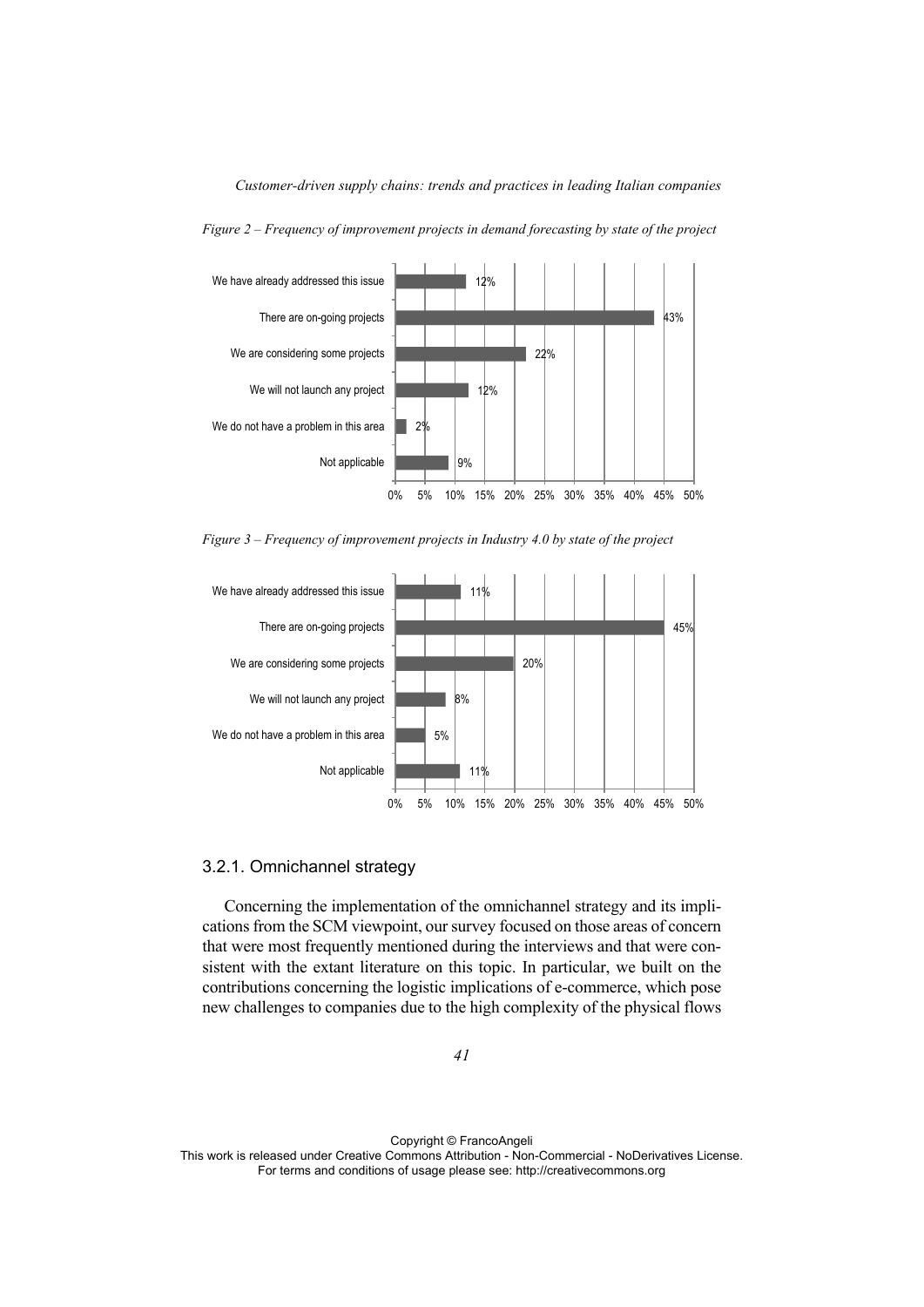generated by on-line sales, especially for the home delivery process and the related "last mile logistics" and for the management of returns (Wang et al., 2018; Hübner et al., 2016a, 2016b; Ishfaq et al., 2016; Morganti et al., 2016; Savelsbergh and Van Woensel, 2016; Brynjolfsson et al., 2013).

We developed 12 statements (reported in Appendix 2), which covered three main areas of potential improvement for companies willing to adopt an omnichannel strategy, with a specific focus on e-commerce solutions. The first area referred to the issue of warehouse management and is covered through statements V1, V2 and V5 (Hübner et al., 2016a, 2016b; Morganti, 2016; Savelsbergh and Van Woensel, 2016). The second is specific to the redesign of the logistic network and to its implications for transportation management. Namely, through these statements (V3, V4, V7 and V9) we wanted to understand whether the number of logistic nodes was expected to increase or decrease due to the adoption of the omnichannel strategy, as well as the effect of the implementation of this strategy on transportation management and outsourcing solutions (Hübner et al., 2016a, 2016b). The other statements of this section were aimed at understanding whether the sampled companies were concerned with the need to increase the coordination of the different channels, and to revise the role of the traditional store in order to increase its suitability for the order fulfillment process and to make it consistent with the new needs of digital shoppers (Ishfaq et al., 2016; Brynjolfsson et al., 2013).

In order to investigate this issue, we carried out an exploratory factor analysis using principal components with Varimax rotation and retaining only factors with an Eigenvalue higher than 1 (Hair et al., 2006). Questionnaire items with loading factors higher than 0,5 for just one factor were retained. Then, we assessed the reliability for each extracted factor through Cronbach's alpha (Nunnally, 1978), which was considered acceptable with values higher than the conventional threshold set at 0.6 (Hair et al., 2006; Nunnally, 1978).

As can be seen in Table 2, the outcomes of the factor analysis mostly confirmed our subdivision of questionnaire items into three groups. Indeed, Factor 1 encompassed items referring to channel management issues and V3, which refers to the number of logistics nodes to be established when an omnichannel strategy is adopted. Factors 2 and 3 described, respectively, transportation management issues and warehouse management issues.

*42* 

Copyright © FrancoAngeli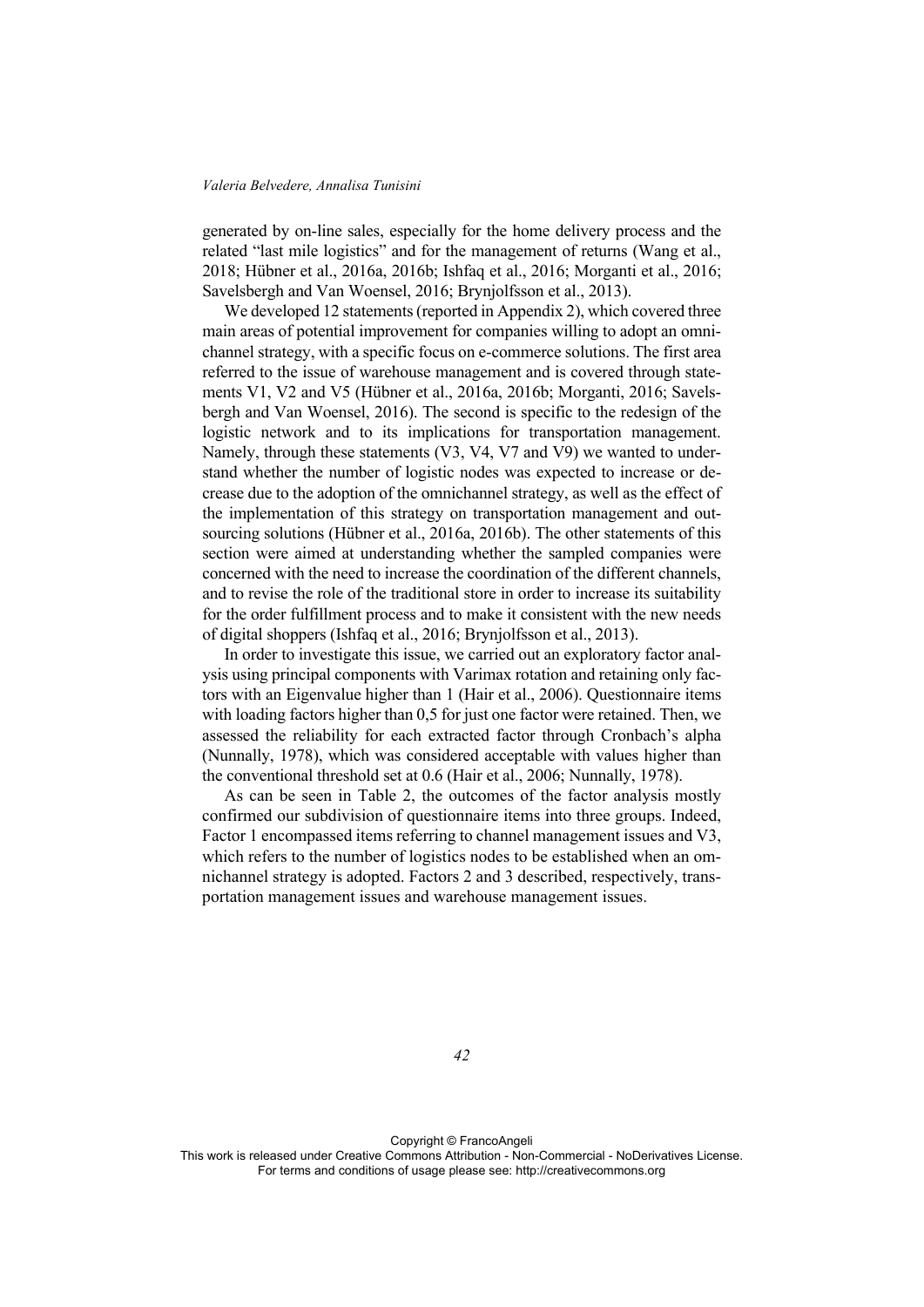| Variables           | F1 - Channel management and<br>technologies | F2-Transportation<br>management | F3 - Warehouse<br>management |
|---------------------|---------------------------------------------|---------------------------------|------------------------------|
| V <sub>3</sub>      | 0,5515                                      |                                 |                              |
| V <sub>6</sub>      | 0,5930                                      |                                 |                              |
| V8                  | 0,6188                                      |                                 |                              |
| V10                 | 0,8716                                      |                                 |                              |
| V11                 | 0,8100                                      |                                 |                              |
| V12                 | 0,7047                                      |                                 |                              |
| V <sub>4</sub>      |                                             | 0,7395                          |                              |
| V7                  |                                             | 0,7657                          |                              |
| V9                  |                                             | 0,6005                          |                              |
| V <sub>1</sub>      |                                             |                                 | 0,7549                       |
| V <sub>2</sub>      |                                             |                                 | 0,7315                       |
| V <sub>5</sub>      |                                             |                                 | 0,8006                       |
| Cronbach's<br>Alpha | 0,812                                       | 0,641                           | 0,681                        |
| Average values      | 3,51                                        | 3,98                            | 4,23                         |

*Table 2 – Factor analysis, Cronbach's Alpha and average values for Omnichannel strategy* 

Comparing the average values reported by each factor, it can be seen that Factor 1 reports a much lower value than the others. Indeed, the former is equal to 3,51, while the others are respectively 3,98 and 4,23. This evidence shows a higher interest toward operational levers connected to the implementation of the omnichannel strategy, namely those concerning the reorganization of warehouse lay-out and processes, followed by transportation management. On the opposite, more strategic and challenging areas of improvement seem to be overlooked, namely, the logistic network design, the coordination of online/off-line channels and the role of stores in an omnichannel environment.

# 3.2.2. Demand forecasting

We also developed a bundle of statements for demand forecasting on the basis of the extant literature on the topic, which were also confirmed by the outcomes of the interviews. These statements, which are reported in Table 3, can be divided into two subgroups. The first (statements from V13 to V17) were built on contributions peculiar to the SCM literature, which highlighted the relevance of information sharing, and internal and external integration in order to improve the overall logistic performance (Chen and Lee, 2009;

Copyright © FrancoAngeli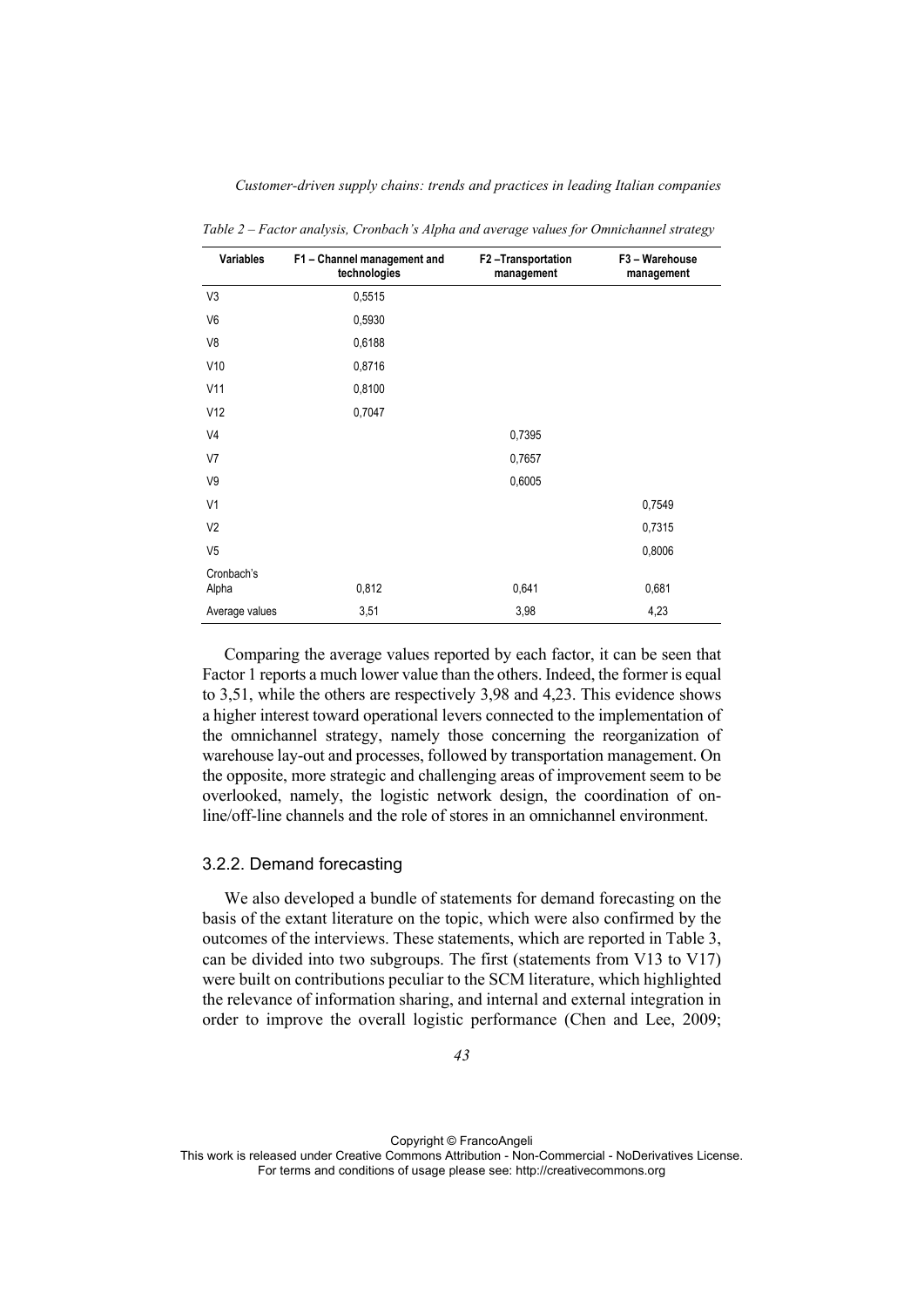Gimenez and Ventura, 2005; Frohlich and Westbrook, 2001). Along the supply chain such integration can be achieved through the adoption of ad hoc practices (including collaborative forecasting), through the implementation of IT solutions that enable the acquisition and the analysis of data, and through vertical integration projects aimed at reducing manufacturing lead times, being closer to the market and better understanding of customers' behavior (Chen and Lee, 2009; Lee et al., 2000, 1997).

The second group (statements from V18 to V21) encompassed statements grounded in a more recent orientation in demand forecasting, according to which the use of qualitative and contextual information coupled with experts' knowledge about the market can increase forecast accuracy (Seifert et al., 2015; Kerkkänen and Huiskonen, 2014).

We performed the same statistical analysis for this case as in the previous section.

Looking at Table 3, it can be seen that three factors emerged from the analysis. The first one encompassed items related to the adoption of innovative approaches (involving new practices, technologies and media), as well as to the need for a downstream integration through the establishment of directly operated stores (DOS). The inclusion of this item in this factor can be explained by considering the synergies that can be achieved in the contextual adoption of big data analytics and DOS that enable the collection of data concerning customer purchasing behavior, on top of actual sales.

| <b>Variables</b>    | F1 - Downstream integration and<br>innovative approaches | F2 - Visibility of data along<br>the supply chain | F <sub>3</sub> – Internal<br>collaboration |
|---------------------|----------------------------------------------------------|---------------------------------------------------|--------------------------------------------|
| V17                 | 0,7289                                                   |                                                   |                                            |
| V18                 | 0,8012                                                   |                                                   |                                            |
| V19                 | 0,7327                                                   |                                                   |                                            |
| V20                 | 0,6214                                                   |                                                   |                                            |
| V <sub>21</sub>     | 0,6862                                                   |                                                   |                                            |
| V13                 |                                                          | 0,7511                                            |                                            |
| V14                 |                                                          | 0,7049                                            |                                            |
| V16                 |                                                          | 0,6445                                            |                                            |
| V15                 |                                                          |                                                   | 0,8858                                     |
| Cronbach's<br>Alpha | 0,7603                                                   | 0,601                                             | $\overline{\phantom{a}}$                   |
| Average<br>values   | 3,548                                                    | 4,197                                             | 4,31                                       |

*Table 3 – Factor analysis, Cronbach's Alpha and average values for Demand forecasting* 

*44* 

Copyright © FrancoAngeli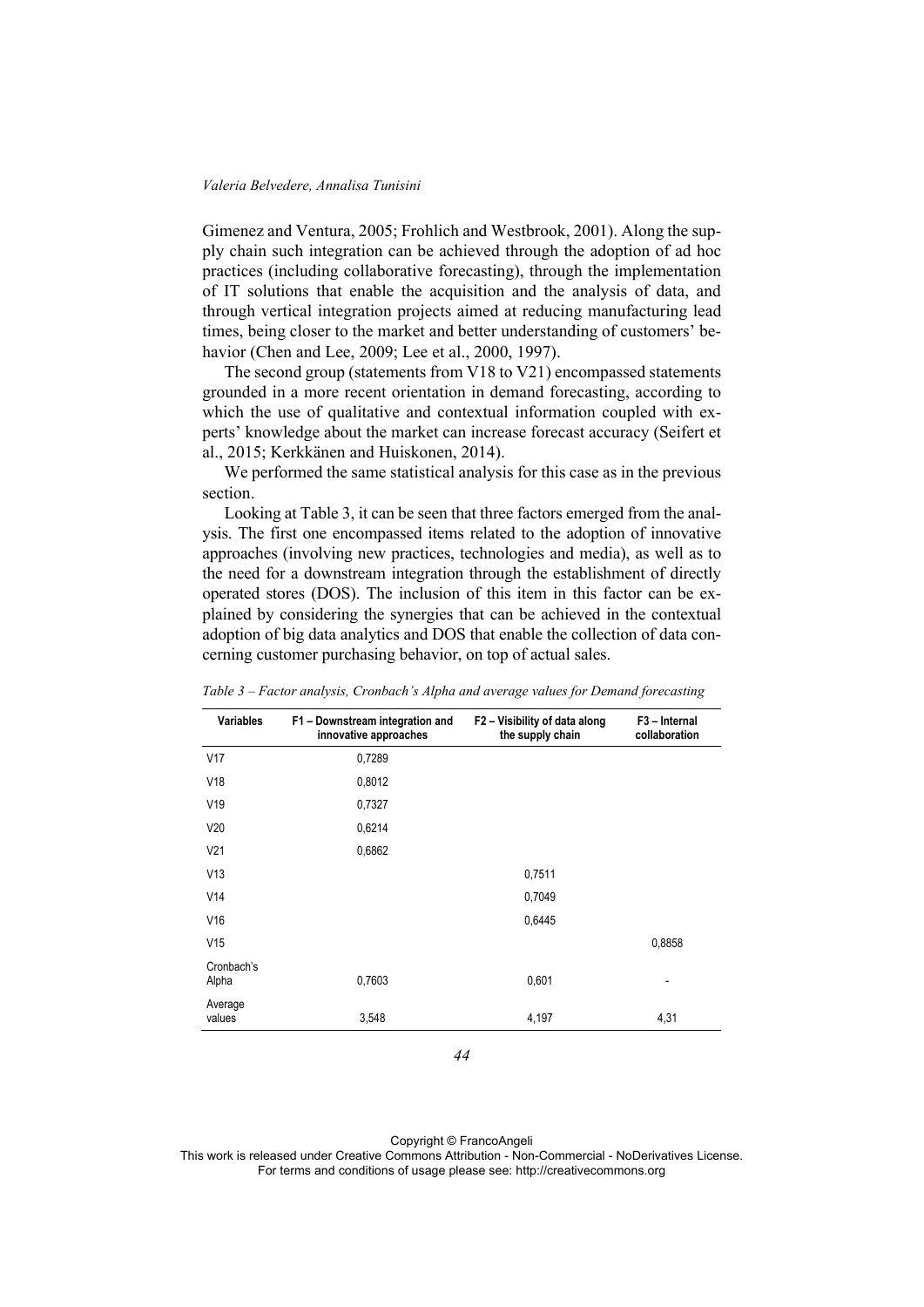The second factor referred to the issue of visibility of data along the supply chain, while the third factor encompassed exclusively V15, which focused on the issue of internal collaboration among departments as a condition to improve sales forecast accuracy. Looking at the average values in Table 3, it can be observed that the highest is the one reported for Factor 3 (4,31), followed by Factor 2 (4,197). Far below these averages, the mean value reported for Factor 1 is 3,548. As in the case of omnichannel strategy adoption, this evidence demonstrated a focus of the sampled companies on the traditional approaches to demand forecasting, while the most innovative ones seemed to be overlooked.

# 3.2.3. Industry 4.0

Concerning the Industry 4.0 paradigm, we focused our investigation on the following areas (Kagermann et al., 2013; 2011; McAfee et al., 2012; La-Valle et al., 2011):

- Robotics and digitalization:
- Internet of Things (IoT);
- Big data analytics.

Then, as for Omnichannel strategy and Demand forecasting, we conducted a statistical analysis, the outcomes of which are reported in Table 4.

Four factors emerged from the analysis. Factor 1, called "Smart products and Devices", is described by four questionnaire items, all referring to the use of technological solutions capable of collecting and communicating data through IoT. Factor 2 was called "E-commerce and customer behavior" because its statements describe an environment in which e-commerce is adopted and big data analytics is leveraged to understand market trends, customers' behaviors and to design the product offering accordingly. Factor 3 is described by a set of questionnaire items about the adoption of Big Data Analytics along SCM processes, from procurement to the final delivery of the product to the customer. Factor 4 encompassed a bundle of statements that described the application of automation and IoT solutions to production and warehouse management processes.

Looking at the average values reported in Table 4, it can be seen that differences among means are low, with a slight prevalence for Factor 2 "Ecommerce and customer behavior" (4,023). This evidence is relevant in that, according to these outcomes, it seems that the sampled companies showed an outward orientation, which is peculiar to a customer-driven approach.

Copyright © FrancoAngeli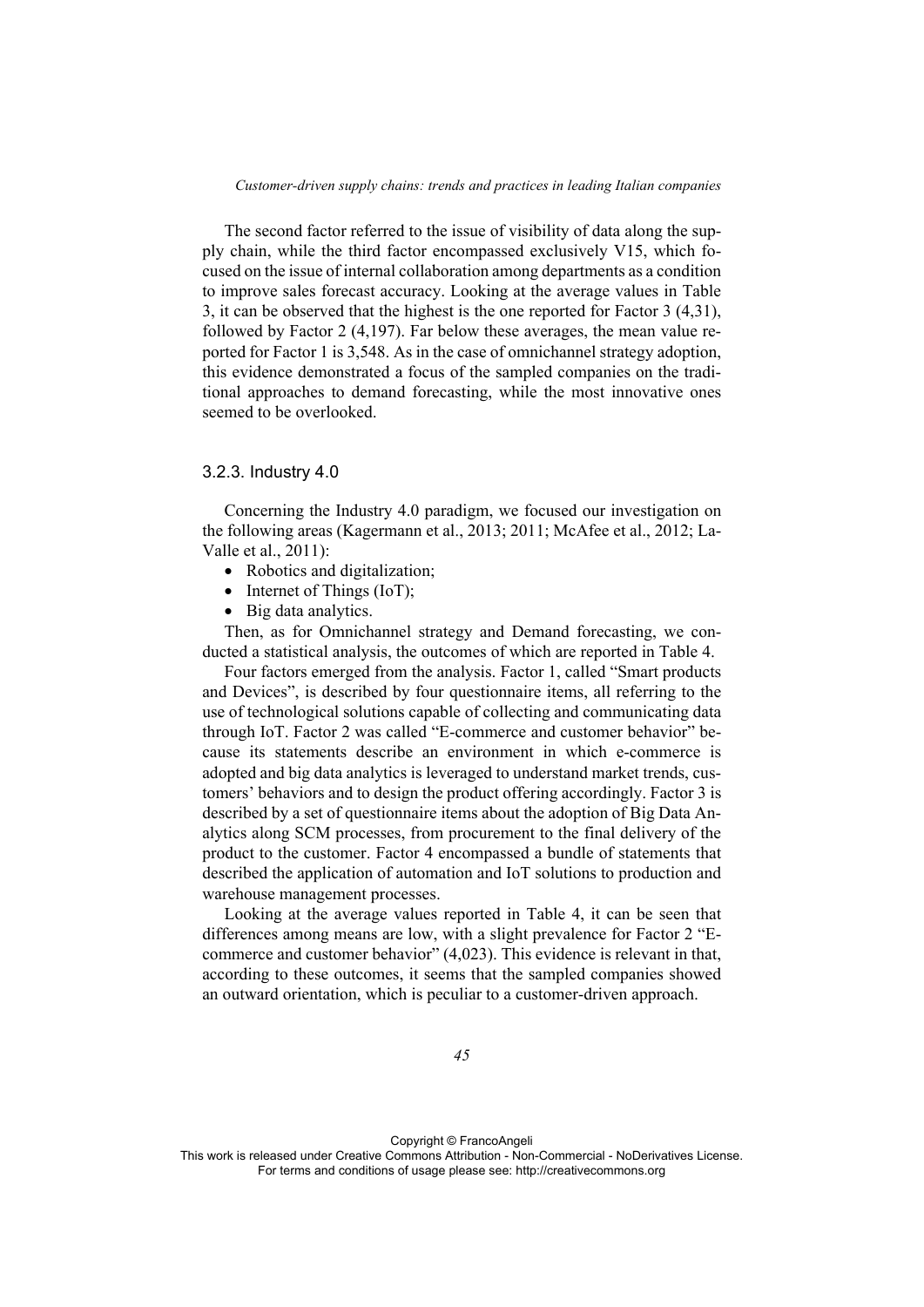| Variables           | F1 - Smart products<br>and devices | F2 - E-commerce &<br>customer behaviour | F <sub>3</sub> - Big<br>data & SC | F4 - Production &<br>Warehouse management |
|---------------------|------------------------------------|-----------------------------------------|-----------------------------------|-------------------------------------------|
| V29                 | 0,8465                             |                                         |                                   |                                           |
| V30                 | 0,7836                             |                                         |                                   |                                           |
| V31                 | 0,6575                             |                                         |                                   |                                           |
| V32                 | 0,7304                             |                                         |                                   |                                           |
| V25                 |                                    | 0,8184                                  |                                   |                                           |
| V36                 |                                    | 0,7808                                  |                                   |                                           |
| V37                 |                                    | 0,9025                                  |                                   |                                           |
| V38                 |                                    | 0,7432                                  |                                   |                                           |
| V39                 |                                    |                                         | 0,5792                            |                                           |
| V40                 |                                    |                                         | 0,5231                            |                                           |
| V <sub>41</sub>     |                                    |                                         | 0,6902                            |                                           |
| V42                 |                                    |                                         | 0,8791                            |                                           |
| V23                 |                                    |                                         |                                   | 0,6482                                    |
| V33                 |                                    |                                         |                                   | 0,7274                                    |
| V34                 |                                    |                                         |                                   | 0,7352                                    |
| V35                 |                                    |                                         |                                   | 0,5586                                    |
| Cronbach's<br>Alpha | 0,892                              | 0,891                                   | 0,807                             | 0,857                                     |
| Average<br>values   | 3,685                              | 4,023                                   | 3,958                             | 3,890                                     |

*Table 4 – Factor analysis, Cronbach's Alpha and average values for Industry 4.0* 

# **4. Discussion**

The empirical study reported in this paper aimed at understanding whether and to what extent companies are facing the challenge of improving their supply chains according to a customer-driven approach. As widely discussed in the extant literature on this topic, an overall alignment between customers' value requirements and the operating processes of the firm is a condition for the effective design and management of the supply chain. However, as reported in the literature review, such a condition is not always met due to a lack of market orientation and knowledge of functional managers, their technical background and poorly designed PMS.

This study shows that the supply chain managers involved in our analysis are actually aware of the most relevant market trends that are taking place in

Copyright © FrancoAngeli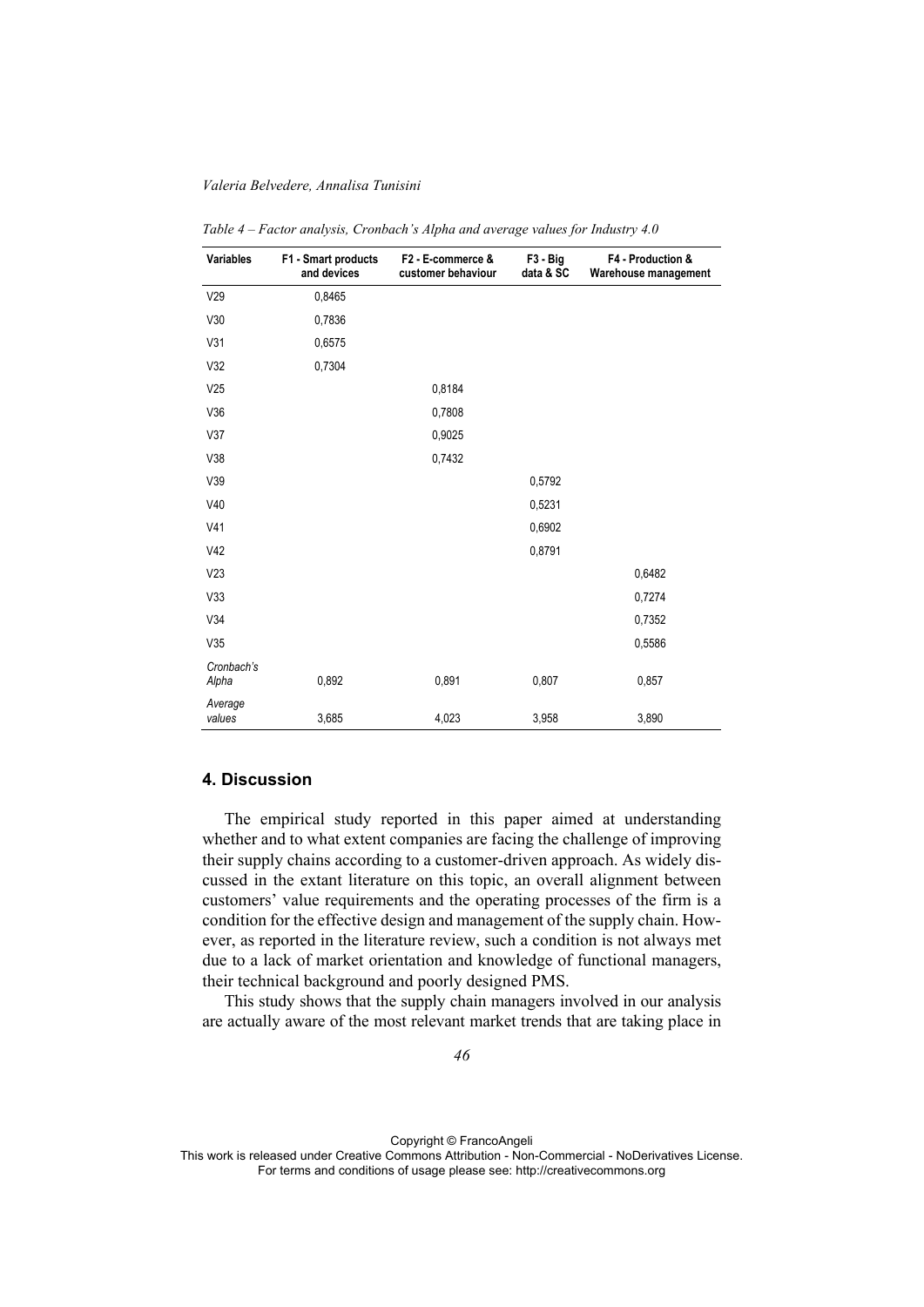their sectors and of the urgency of improving supply chain processes accordingly, with a customer-driven approach. In particular, their main interest is mostly focused on the downstream side of their supply chain in terms of the adoption of an omnichannel strategy and on the improvement of the forecasting processes to better cope with the increasing number of digital shoppers and the higher and higher volatility of market demand. The radical change in demand and in the customers' buying behavior challenges the traditional methodologies adopted in demand forecasting and traditional marketing channels. As concerns the former, quantitative methodologies are considered necessary but not sufficient to achieve an effective prediction of demand and, as a consequence, to enact aligned operations and logistics activities. Opportunities given by big data analytics support effective predictive activities but they are to be associated with qualitative information collected and shared at different layers of the marketing channels and experienced in different departments of the company. As concerns the latter, omnichannel strategies combining online and off-line channels generate warehousing problems and require investments in logistics services both at the downstream and at the upstream levels. This evidence stems from both steps of our study: interviews and the survey. However, in this regard, the survey shows a weakness that could impair the effectiveness of any improvement project undertaken to cope with the above trends, which relates to the poor awareness of managers about the operational levers that must be used to achieve remarkable results, especially in the areas of omnichannel strategy adoption and demand forecasting.

This study also highlights another area of improvement perceived as relevant by both the interviewees and the sampled companies, which refers to the implementation of Industry 4.0 technologies. As already claimed in extant contributions, the risk underlying these types of technology-driven projects refers to the difficulty with which functional managers understand how such initiatives can result in enhanced customers' value. In this concern, Big Data Analytics is an exception. This is used not so much to improve operational performance but to enhance the ability to capture, understand and to satisfy customers' needs, especially when collected through e-commerce platforms.

Overall, the outcomes of this paper witness a positive attitude of supply chain managers toward market trends and toward a customer-driven approach in the identification of their improvement priorities. However, as the qualitative step of the research also highlighted, a stronger internal integration among departments could bring favorable results in terms of a higher success rate of the improvement initiatives. Indeed, supply chain processes encompass a wide variety of activities, from sourcing to manufacturing and

Copyright © FrancoAngeli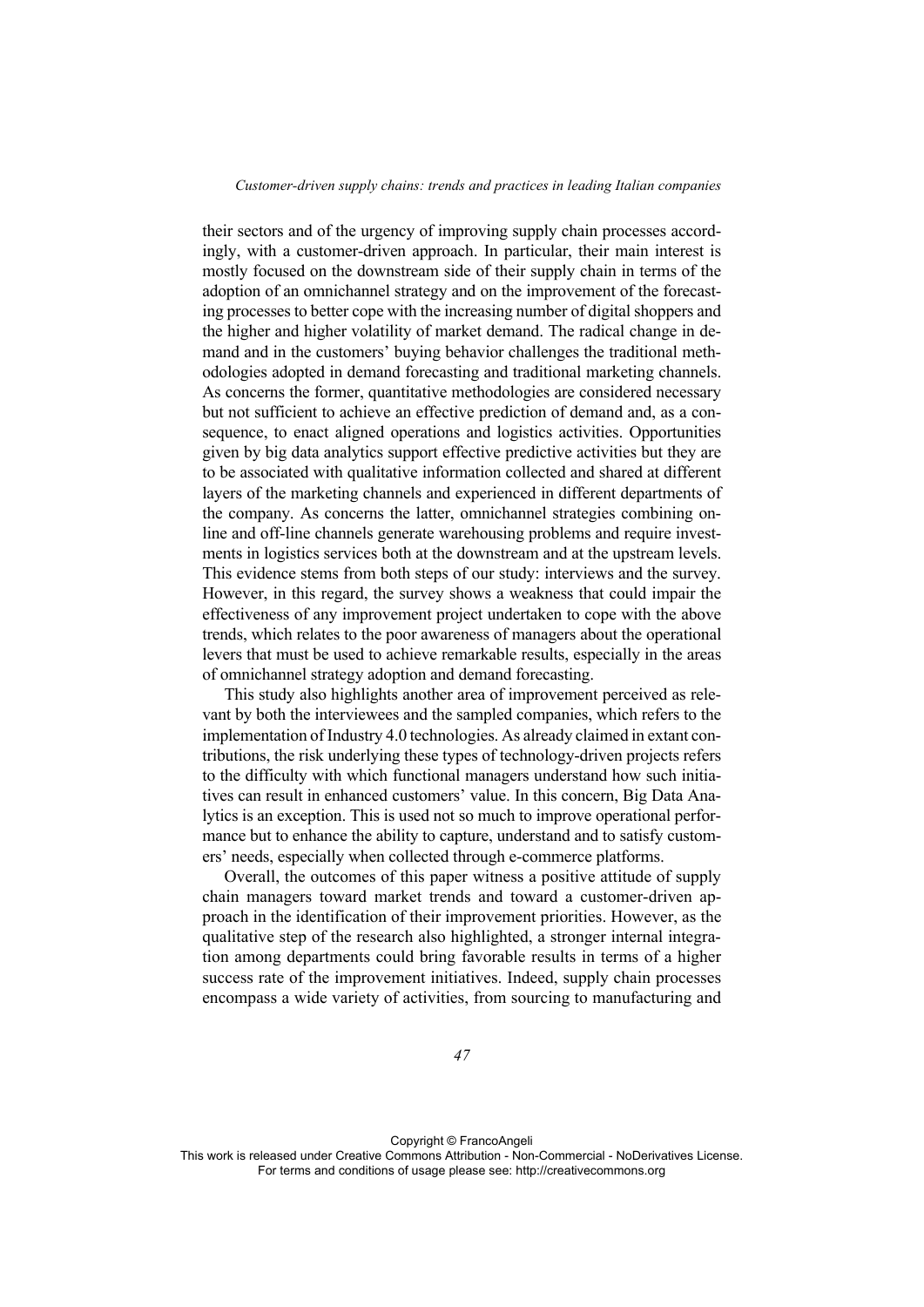physical distribution, which are generally under the control of ad hoc managers. Supply chain professionals, even though aware of specific market trends and customers' needs, have to deploy their customer-driven projects into specific areas of intervention, which relate to the overall range of supply chain activities. In this regard, a stronger interaction with colleagues from procurement, production and logistics could lead to a deeper understanding of the internal determinants of the logistic service and of customers' value.

# **5. Conclusions**

This paper aimed to contribute to the literature that emphasized the need for companies' improvement of customer-driven supply chains. In particular, we asked two research questions. First, how are companies revising their supply chains, that is, what is the nature of the most recent projects concerning supply chain improvements? Second, to what extent are companies that invest in such projects prioritizing those specific projects that make a concrete alignment between market orientation and supply chain operating conditions possible?

The qualitative and quantitative research that was conducted on Italian leading enterprises highlighted that companies, from any industry and business area, are aware of the need to establish customer-driven supply chains. Their approach is not only theoretical but it is accompanied by concrete actions that tend to translate this approach into practice. The three main areas to which companies addressed their investments in order to improve customer-driven supply chains were the implementation of omnichannel strategies and improvement of demand forecasting to enhance operational performance through the adoption of technologies that define the so-called Industry 4.0: robotics, IoT and big data analytics in particular. The paper has entered into the details of projects that have been considered the most important to get effective results by the Italian companies.

The paper reports in detail projects and areas of investments considered the most relevant to improve customer-driven supply chains. The qualitative study enabled us to set the boundaries to the major issues; the survey enabled detailed analysis of the ongoing projects.

A major limitation to the study is the limited number of respondents to the survey: 64 valid questionnaires from 600 invited companies. This can be partly explained by the length of the questionnaire that required 20 minutes to complete. A second limitation to the research is the lack of a strictly ho-

Copyright © FrancoAngeli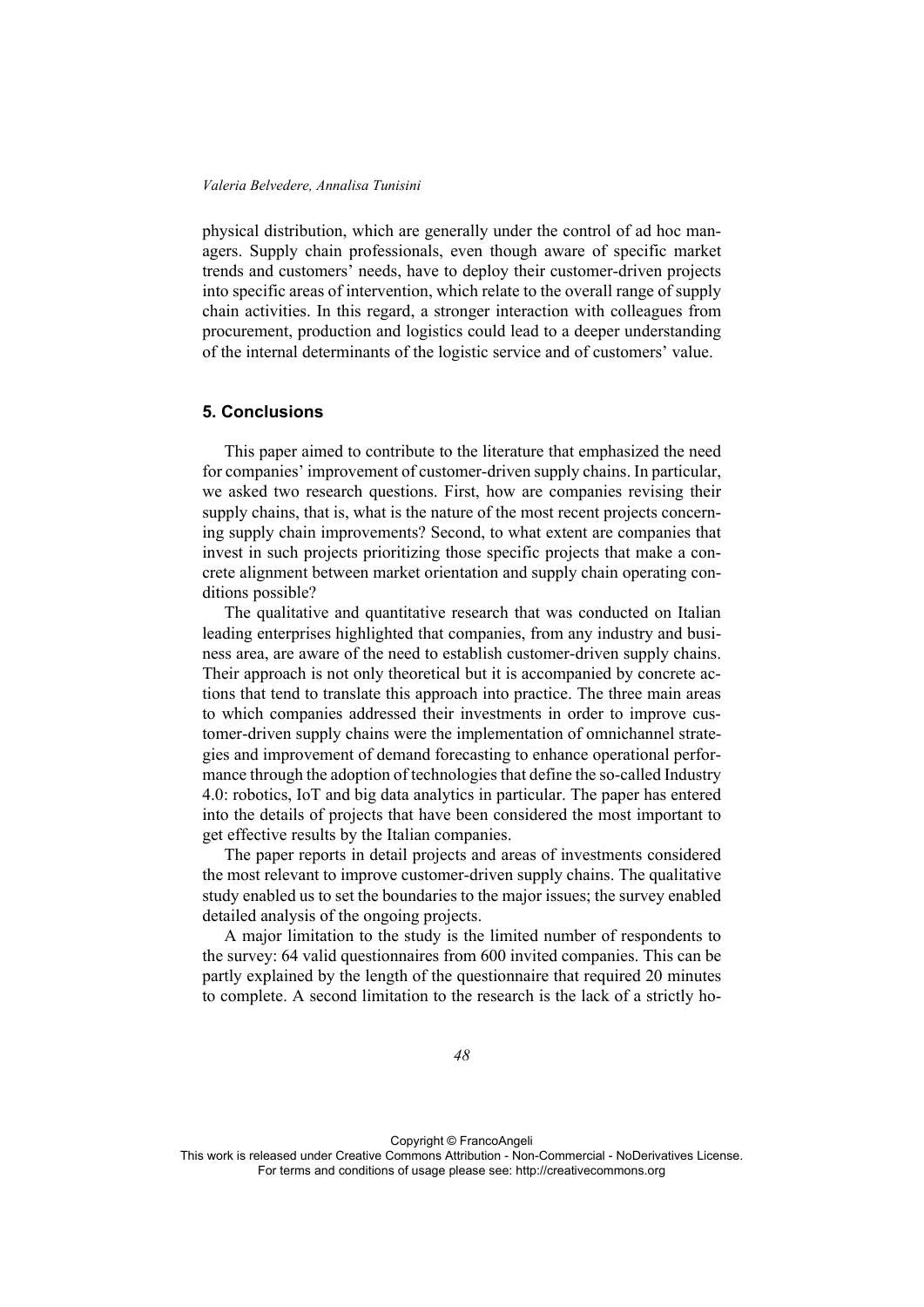mogeneous profile of the respondents; we received replies to the questionnaire from logistics managers or from supply chain managers or procurement managers because of the companies' internal organization of supply chain activities.

A further development of the study could concern two main aspects. The first one is the need for an intra-organizational study suitable for capturing the various projects aimed at integrating the activities of marketing, sales and SCM departments. The second one refers to the ongoing projects, specifically leveraging on digital technologies. While the core of our research concerns the nature of the projects implemented by the companies, future research developments should investigate the actual achievements of such projects, their critical issues and the measure of the returns on the investments.

### **References**

- Arajuo L., Dubois A. and Gadde L.E. (1999). Managing interfaces with suppliers, *Industrial Marketing Management*, 28: 497-506.
- Arora R., Haleem A. and Farooquie J. (2017). Impact of critical success factors on successful technology implementation in Consumer Packaged Goods (CPG) supply chain. *Management Science Letters*, 7(5): 213-224.
- Baines T.S., Lightfoot H.W., Benedettini O. and Kay J. M. (2009a). The servitization of manufacturing: A review of literature and reflection on future challenges. *Journal of Manufacturing Technology Management*, 20(5): 547-567.
- Baines T.S., Lightfoot H.W., Peppard J., Johnson M., Tiwari A., Shehab E. and Swink M. (2009b). Towards an operations strategy for product-centric servitization. *International Journal of Operations & Production Management*, 29(5): 494-519.
- Belvedere V. and Gallmann F. (2014). The alignment among competitive strategy, operations improvement priorities and manufacturing and logistics performance measurement systems. Evidence from a case-based study. In: El Ouardighi and Kogan (eds.). *Models and Methods in economics and management science* (pp. 221-241). Berlin: Springer.
- Bourne M., Neely A., Platts K. and Mills J. (2002). The success and failure of performance measurement initiatives. Perceptions of participating managers. *International Journal of Operations and Production Management*, 22(11): 1288- 1310.
- Brun A., Caniato F., Caridi M., Castelli C., Miragliotta G., Ronchi S., ... and Spina G. (2008). Logistics and supply chain management in luxury fashion retail: Empirical investigation of Italian firms. *International Journal of Production Economics*, 114(2): 554-570.
- Brynjolfsson E., Hu Y.J. and Rahman M. S. (2013). Competing in the age of omnichannel retailing. *MIT Sloan Management Review*, 54(4): 23.

Copyright © FrancoAngeli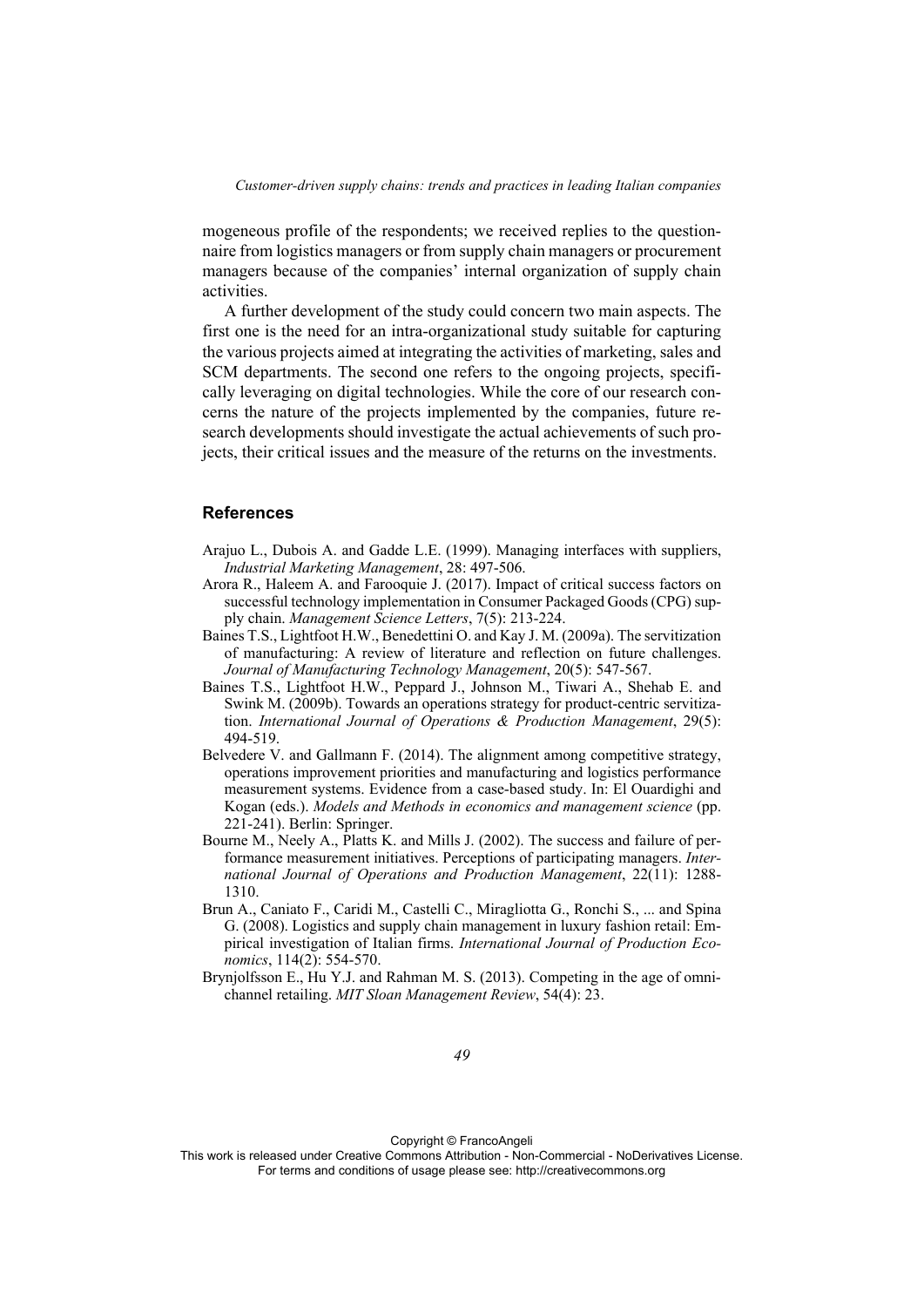- Chen L. and Lee H.L. (2009). Information Sharing and Order Variability Control Under a Generalized Demand Model. *Management Science*, 55(5): 781-797.
- Christopher M. (2000). The agile supply chain: competing in volatile markets. *Industrial Marketing Management*, 29(1): 37-44.
- Christopher M. (2016). *Logistics & supply chain management*. Pearson UK.
- Cousins P., Lamming R., Lawson B. and Squire B. (2008). *Strategic Supply Management*. Upper Saddle River, NJ: Prentice Hall.
- Dixon J.R., Nanni A.J. jr., Vollmann T.E. (1990). *The new performance challenge. Measuring operations for world-class competition*. Homewood: Business One Irwin.
- Fernie J., & Sparks L. (Eds.) (2018). *Logistics and retail management: emerging issues and new challenges in the retail supply chain*. Kogan page publishers.
- Fisher M.L. (1997). What is the right supply chain for your product?. *Harvard Business Review*, March-April, 105-116.
- Forza C. (2002). Survey research in operations management: a process-based perspective. *International Journal of Operations & Production Management*, 22(2): 152-194.
- Frohlich M.T. and Westbrook R. (2001). Arcs of integration: an international study of supply chain strategies. *Journal of Operations Management*, 19(2): 185-200.
- Gadde L.E., Håkansson H. and Persson A. (2010). *Supply Network Strategies*. Hoboken, NJ: John Wiley & Sons.
- Gimenez C. and Ventura E. (2005). Logistics-production, logistics-marketing and external integration: their impact on performance. *International journal of operations & Production Management*, 25(1): 20-38.
- Guercini S. and Woodside A. (2012). A strategic supply chain approach: consortium marketing in the Italian leatherwear industry. *Marketing Intelligence & Planning*, 30(7): 700-716.
- Hair J.F., Black W.C., Babin B.J., Anderson R.E. and Tatham R.L. (2006). *Multivariate Data Analysis*. 6<sup>th</sup> Edition. Upper Saddle River, NJ: Prentice Hall.
- Håkansson H., Ford., Gadde L.E., Snehota I. and Waluszewski A. (2009). *Business in networks*. Hoboken, NJ: John Wiley & Sons.
- Hakanssson H. and Snehota I. (2017). *No Business is an Island: Making Sense of the Interactive Business World*. Bingley: Emerald Group Publishing.
- Hanson J.D., Melnyk S.A. and Calantone R.A. (2011). Defining and measuring alignment in performance management. *International Journal of Operations and Production Management*, 31(10): 1089-1114.
- Harland C.M. (1996). Supply chain management: relationships, chains and networks. *British Journal of Management*, 7(s1).
- Heikkilä J. (2002). From supply to demand chain management: efficiency and customer satisfaction. *Journal of Operations Management*, 20(6): 747-767.
- Holweg M. (2005). The three dimensions of responsiveness. *International Journal of Operations & Production Management*, 25(7): 603-622.
- Hübner A., Kuhn H. and Wollenburg J. (2016a). Last mile fulfilment and distribution in omni-channel grocery retailing: a strategic planning framework. *International Journal of Retail & Distribution Management*, 44(3): 228-247.

Copyright © FrancoAngeli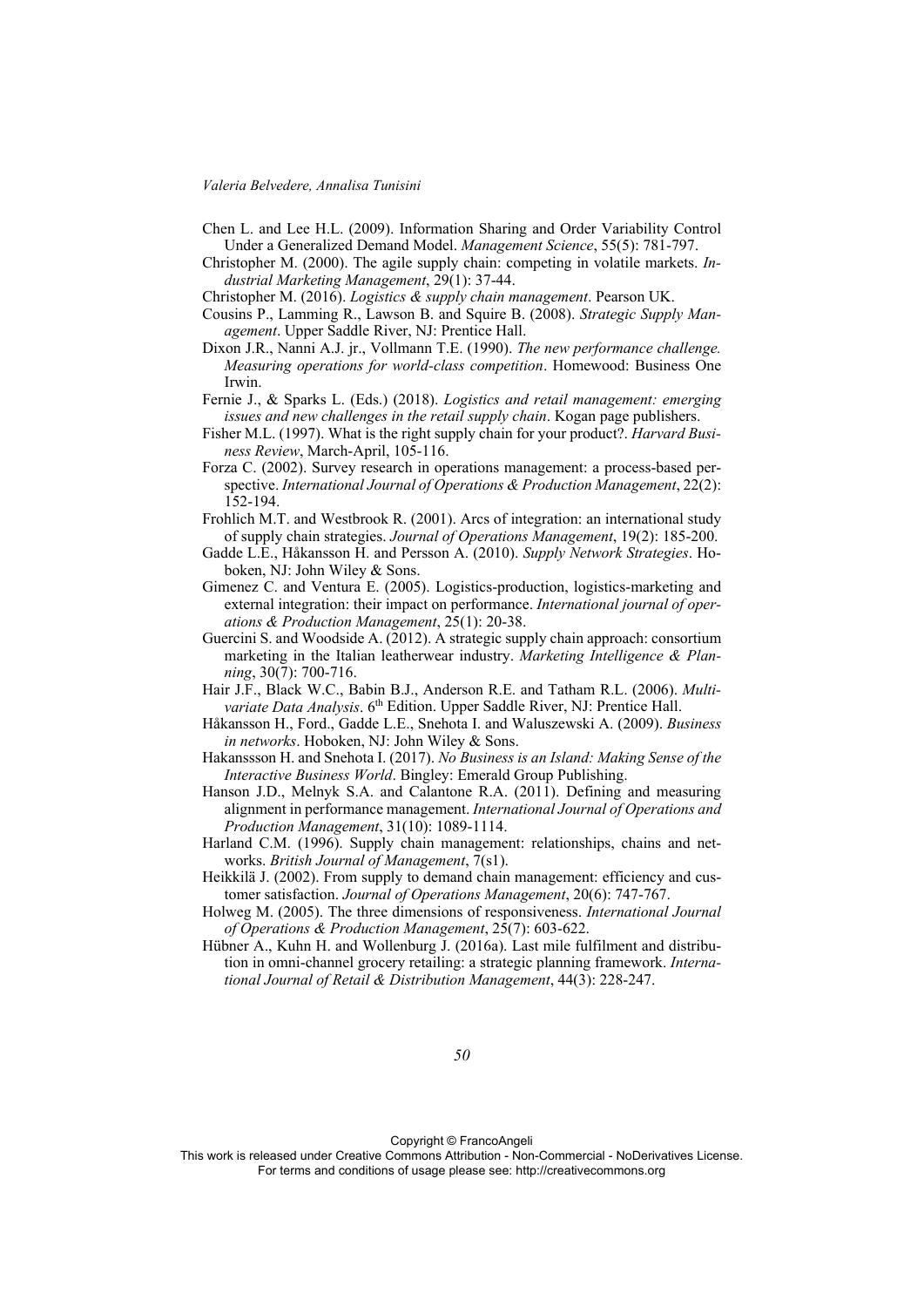- Hübner A., Wollenburg J. and Holzapfel A. (2016b). Retail logistics in the transition from multi-channel to omni-channel. *International Journal of Physical Distribution & Logistics Management*, 46(6/7): 562-583.
- Ishfaq R., Defee C.C., Gibson B.J. and Raja U. (2016). Realignment of the physical distribution process in omni-channel fulfillment. *International Journal of Physical Distribution & Logistics Management*, 46(6/7): 543-561.
- Ivens B.S., Pardo C. and Tunisini A. (2009). Organizing and integrating marketing and purchasing in business markets: An introduction to the special issue, issues and implications. *Industrial Marketing Management*, 38(8): 851-856.
- Järvinen J. and Karjaluoto H. (2015). The use of Web analytics for digital marketing performance measurement. *Industrial Marketing Management*, 50: 117-127.
- Jüttner U., Christopher M. and Baker S. (2007). Demand chain management-integrating marketing and supply chain management. *Industrial Marketing Management*, 36(3): 377-392.
- Kagermann H., Lukas W.D. and Wahlster W. (2011). Industrie 4.0: Mit dem Internet der Dinge auf dem Weg zur 4. industriellen Revolution. *VDI Nachrichten*, 13.
- Kagermann H., Wolfgang W. and Helbi J. (2013). *Recommendations for implementing the strategic initiative INDUSTRIE 4.0*.
- Kerkkänen A. and Huiskonen J. (2014). The role of contextual information in demand forecasting. *International Journal of Information and Decision Sciences*, 6(2): 109-126.
- Kirkham L., Garza-Reyes J.A., Kumar V. and Antony J. (2014). Prioritisation of operations improvement projects in the European manufacturing industry. *International Journal of Production Research*, 52(18): 5323-5345.
- Lambert D.M. and Enz M.G. (2017). Issues in Supply Chain Management: Progress and potential. *Industrial Marketing Management*, 62: 1-16.
- Lamming R. and Cox A. (Eds.) (1995). *Strategic procurement management in the 1990s: Concepts and cases*. London: Earlsgate.
- Langabeer J. and Rose J. (2002). *Creating Demand Driven Supply Chains: How to Profit from Demand Chain Management*. London: Spiro Press.
- LaValle S., Lesser E., Shockley R., Hopkins M.S. and Kruschwitz N. (2011). Big data, analytics and the path from insights to value. *MIT Sloan Management Review*, 52(2): 21.
- Lee H.L, Padmanabhan V. and Whang S. (1997). Information Distortion in supply chain: The Bullwhip effect. *Management Science*, 43(4): 546-558.
- Lee H.L., So K.C. and Tang C.S. (2000). The value of information sharing in a twolevel supply chain. *Management Science*, 46(5): 625-643.
- Lu D., Betts A. and Croom S. (2011). Re-investigating business excellence: Values, measures and a framework. *Total Quality Management & Business Excellence*, 22(12): 1263-1276.
- Macchion L., Moretto A., Caniato F., Caridi M., Danese P. and Vinelli A. (2015). Production and supply network strategies within the fashion industry. *International Journal of Production Economics*, 163: 173-188.
- McAfee A., Brynjolfsson E. and Davenport T.H. (2012). Big data: the management revolution. *Harvard Business Review*, 90(10): 60-68.

Copyright © FrancoAngeli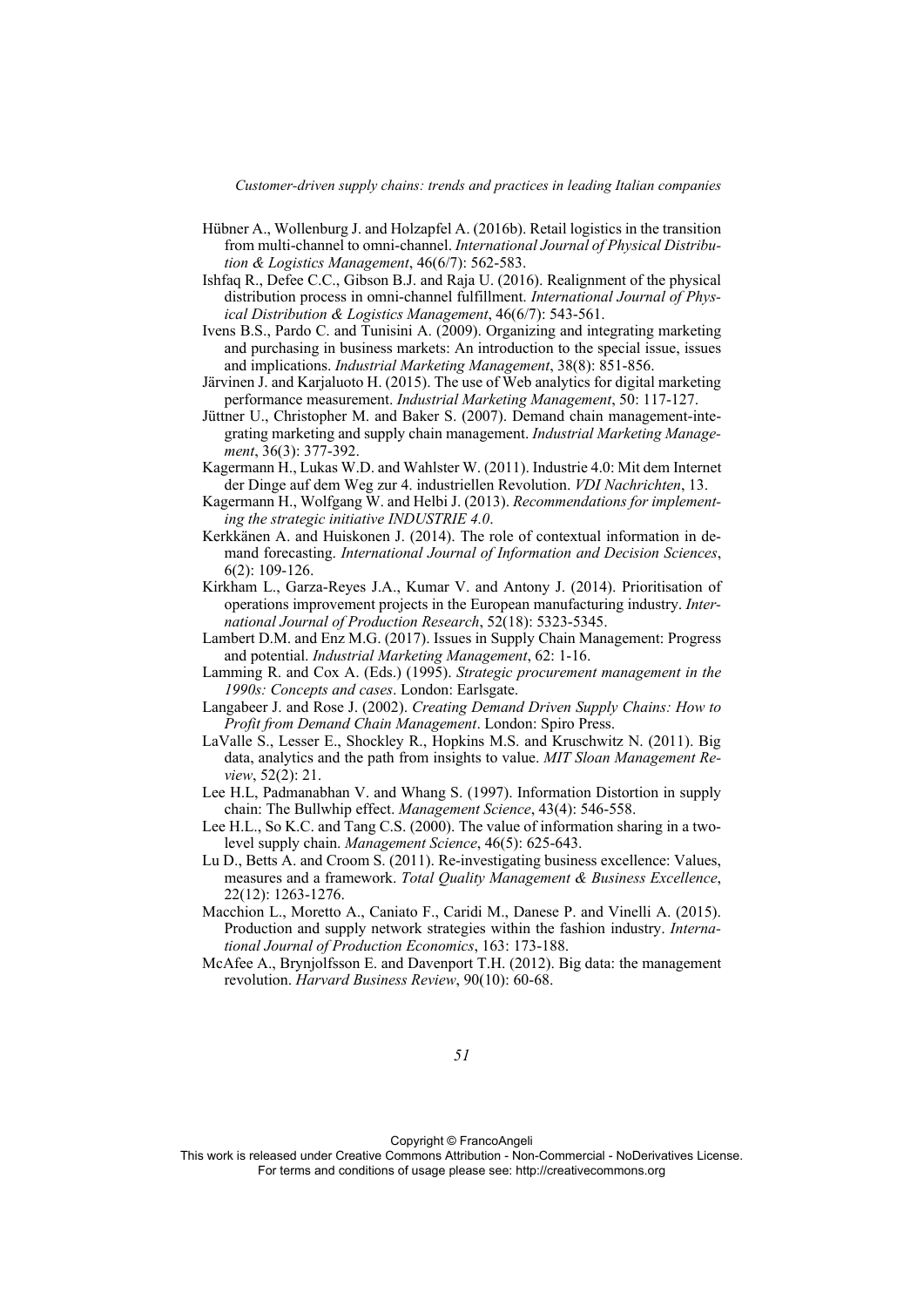- Morganti E., Seidel S., Blanquart C., Dablanc L. and Lenz B. (2014). The impact of e-commerce on final deliveries: alternative parcel delivery services in France and Germany. *Transportation Research Procedia*, 4: 178-190.
- Narayana S.A., Pati R.K. and Vrat P. (2014). Managerial research on the pharmaceutical supply chain – A critical review and some insights for future directions. *Journal of Purchasing and Supply Management*, 20(1): 18-40.
- Neely A., Adams C. and Kennerley M. (2002). *The Performance Measurement Prism: The Scorecard for Measuring and Managing Business Success*. Upper Saddle River, NJ: Prentice Hall.
- Neely A.D., Gregory M.J. and Platts K.W. (2005). Performance measurement system design: a literature review and research agenda. *International Journal of Operations and Production Management*, 25: 1228-1263.
- Nunnally J.C. (1978). *Psychometric theory.* 2nd Edition. New York: McGraw-Hill.
- Petrillo A., De Felice F. and Zomparelli F. (2018). Performance measurement for world-class manufacturing: a model for the Italian automotive industry. *Total Quality Management & Business Excellence*, 1-28.
- Reichhart A. and Holweg M. (2007). Creating the customer-responsive supply chain: a reconciliation of concepts. *International Journal of Operations & Production Management*, 27(11): 1144-1172.
- Rymaszewska A., Helo P. and Gunasekaran A. (2017). IoT powered servitization of manufacturing – an exploratory case study. *International Journal of Production Economics*, 192: 92-105.
- Santos J.B. and D'Antone S. (2014), Reinventing the wheel? A critical view of demand-chain management, *Industrial Marketing Management*, 43(6): 1012-1025.
- Sardana D., Terziovski M. and Gupta N. (2016). The impact of strategic alignment and responsiveness to market on manufacturing firm's performance. *International Journal of Production Economics*, 177: 131-138.
- Savelsbergh M. and Van Woensel T. (2016).  $50<sup>th</sup>$  anniversary invited article city logistics: Challenges and opportunities. *Transportation Science*, 50(2): 579-590.
- Schonberger R.J. and Brown K.A. (2017). Missing link in competitive manufacturing research and practice: Customer-responsive concurrent production. *Journal of Operations Management*, 49-51, 83-87.
- Seifert M., Siemsen E., Hadida A.L. and Eisingerich A.B. (2015). Effective judgmental forecasting in the context of fashion products. *Journal of Operations Management*, 36: 33-45.
- Skinner W. (1969). Manufacturing missing link in corporate strategy. *Harvard Business Review*, May-June, 47(3): 136-145.
- Skinner W. (1974). The focused factorym *Harvard Business Review*, 52(3): 113- 121.
- Taylor A. and Taylor M. (2014). Factors influencing effective implementation of performance measurement systems in small and medium-sized enterprises and large firms: a perspective from Contingency Theory. *International Journal of Production Research*, 52(3): 847-866.
- Vendrell-Herrero F., Bustinza O.F., Parry G. and Georgantzis N. (2017). Servitization, digitization and supply chain interdependency. *Industrial Marketing Management*, 60: 69-81.

Copyright © FrancoAngeli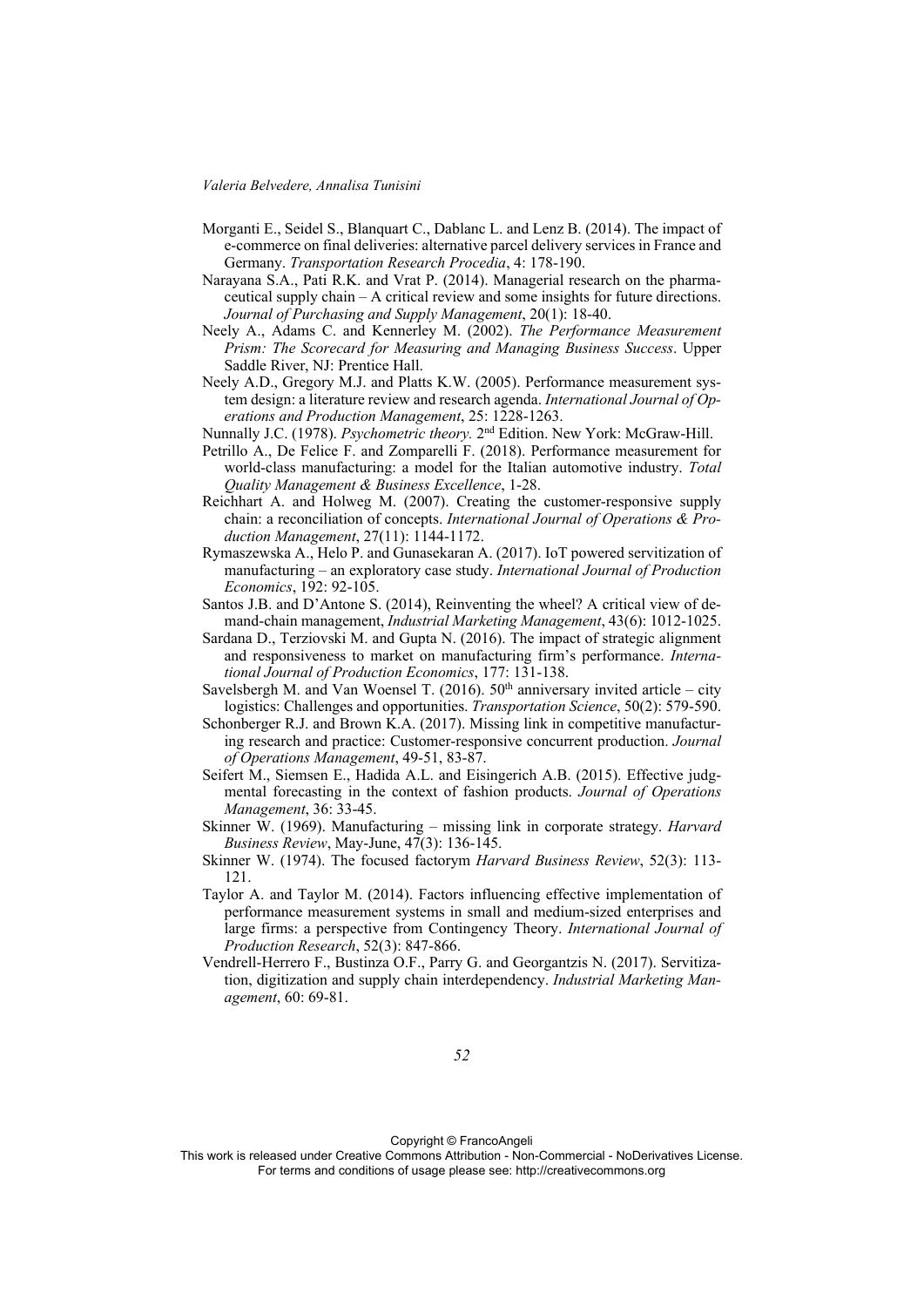- Waller M.A. and Fawcett S.E. (2013). Data science, predictive analytics, and big data: a revolution that will transform supply chain design and management. *Journal of Business Logistics*, 34(2): 77-84.
- Walter J., Kellermanns F.W., Floyd S.W., Veiga J.F. and Matherne C. (2013). Strategic alignment: A missing link in the relationship between strategic consensus and organizational performance. *Strategic Organization*, 11(3): 304-328.
- Wang X., Yuen K.F., Wong Y.D. and Teo C.C. (2018). E-consumer adoption of innovative last-mile logistics services: A comparison of behavioral models. *Total Quality Management & Business Excellence*, 1-27.
- Xiaosong Peng D., Schroeder R.G. and Shah R. (2011). Competitive priorities, plant improvement and innovation capabilities, and operational performance: A test of two forms of fit. *International Journal of Operations & Production Management*, 31(5): 484-510.

# **Appendix 1 – Example of questions on projects**

*What is the condition that mostly applies to your company as far as the following projects about omnichannel strategy are concerned?* 

|    |                                  | Not<br>applicable | We will not We are<br>launch any<br>project | considering<br>some projects | There are<br>ongoing<br>projects | We have<br>already<br>addressed this<br>issue | We do not<br>have a<br>problem in<br>this area |
|----|----------------------------------|-------------------|---------------------------------------------|------------------------------|----------------------------------|-----------------------------------------------|------------------------------------------------|
| a) | Use of the<br>on-line<br>channel |                   |                                             |                              |                                  |                                               |                                                |
| b) | $\cdots$                         |                   |                                             |                              |                                  |                                               |                                                |

# **Appendix 2 – Questions on implementation levers**

On the basis of your experience, what is the importance of the following levers of SCM necessary to implement an omnichannel strategy? (1 to 5 Likert scale, where 1 is "not important" and 5 is "very important")

|                | Variable Questionnaire item                                                                    |
|----------------|------------------------------------------------------------------------------------------------|
| V1             | Improvement of internal warehouse processes (receiving, picking, etc.)                         |
| V <sub>2</sub> | Warehouse lay-out redesign                                                                     |
| V3             | Decentralization of the logistic network                                                       |
| V4             | Adoption of TMS                                                                                |
| V5             | Adoption of WMS                                                                                |
| V <sub>6</sub> | Redesign of the logistic service based on different products and channels typologies           |
| V7             | Product and packaging redesign to allow more efficient warehouse and transportation activities |

Copyright © FrancoAngeli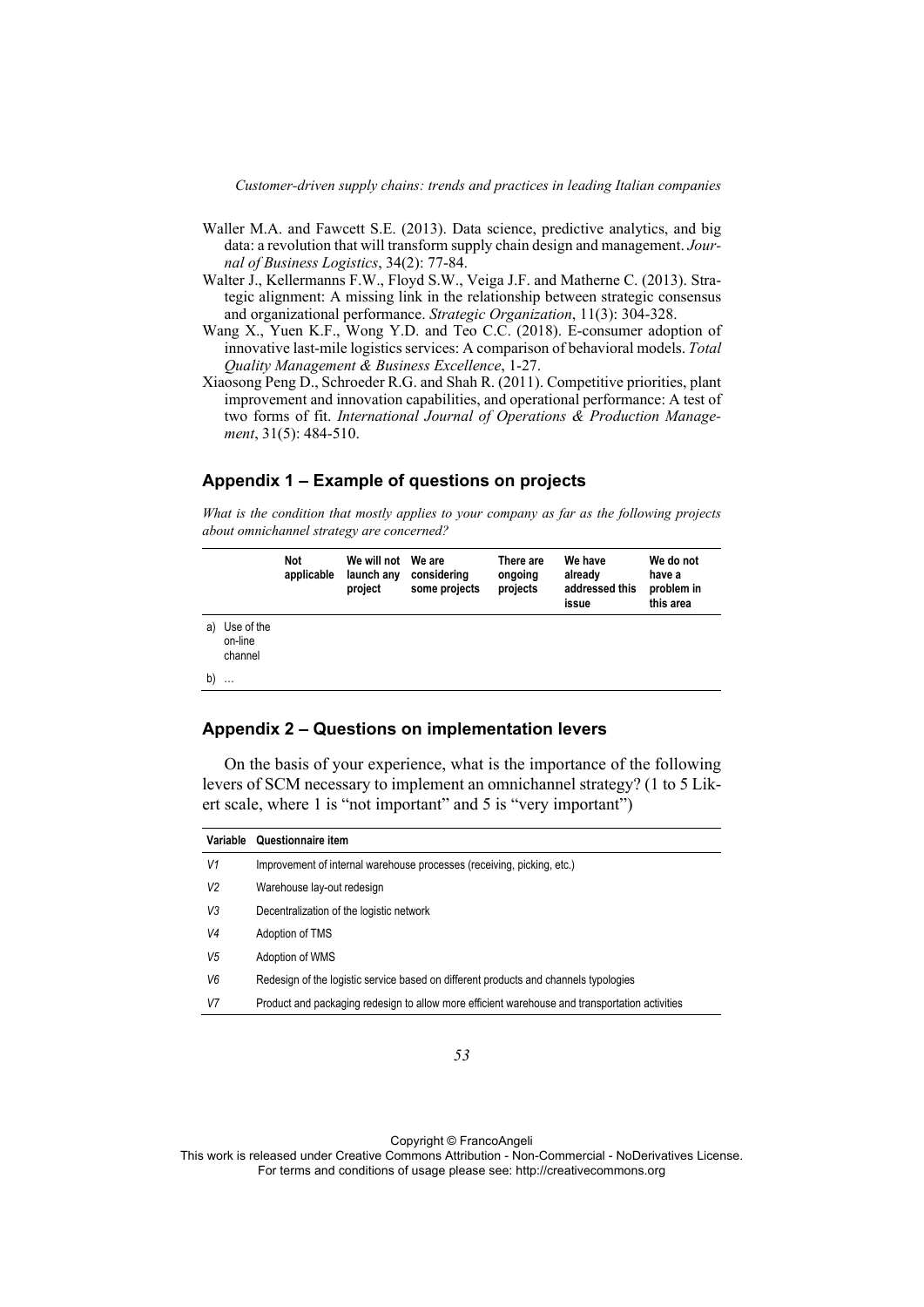| V8  | Ad hoc management policies of on-line and off-line channels to prevent cannibalization                          |  |  |
|-----|-----------------------------------------------------------------------------------------------------------------|--|--|
| V9  | Adoption of outsourcing solutions for warehouse and transportation activities                                   |  |  |
| V10 | Store redesign to increase its logistic efficiency for return and delivery processes generated by on-line sales |  |  |
| V11 | Adoption of in-store technologies (e.g. kiosk, interactive windows etc.)                                        |  |  |
| V12 | Differentiated assortment for on-line and off-line channels                                                     |  |  |
|     | On the heair of your experience what is the importance of the following                                         |  |  |

On the basis of your experience, what is the importance of the following levers necessary to improve demand forecasting? (1 to 5 Likert scale, where 1 is "not important" and 5 is "very important").

|                 | Variable Questionnaire item                                                                                                       |
|-----------------|-----------------------------------------------------------------------------------------------------------------------------------|
| V13             | Adoption of collaborative forecasting with supply chain partners (suppliers and clients)                                          |
| V14             | Increase visibility of data along the supply chain (e.g. available stock at the client site)                                      |
| V15             | Increase internal integration among departments, to share market knowledge                                                        |
| V16             | Adoption of IT tools that support demand forecasting                                                                              |
| V <sub>17</sub> | Downstream integration along the supply chain through the creation of directly operated stores to<br>understand consumer behavior |
| V18             | Leverage social media to collect qualitative information about consumers' preferences                                             |
| V19             | Leverage market knowledge of sales personnel to improve demand forecasts                                                          |
| V20             | Integrate quantitative forecasts with relevant qualitative information                                                            |
| V <sub>21</sub> | Use of big data analytics to predict sales                                                                                        |

On the basis of your experience, what is the importance of robotics and automation in the following areas? (1 to 5 Likert scale, where 1 is "not important" and 5 is "very important").

| Variable        | <b>Questionnaire item</b>                     |
|-----------------|-----------------------------------------------|
| V <sub>22</sub> | Production (e.g. robots)                      |
| V <sub>23</sub> | Warehouse (e.g. automated guided vehicles)    |
| V24             | Transportation (e.g. RFID)                    |
| V25             | Sales (e-commerce)                            |
| V26             | After sales (e.g. augmented reality)          |
| V <sub>27</sub> | Procurement (e.g. marketplace, e-procurement) |
| V28             | Transportation (e.g. drones)                  |

*54* 

Copyright © FrancoAngeli